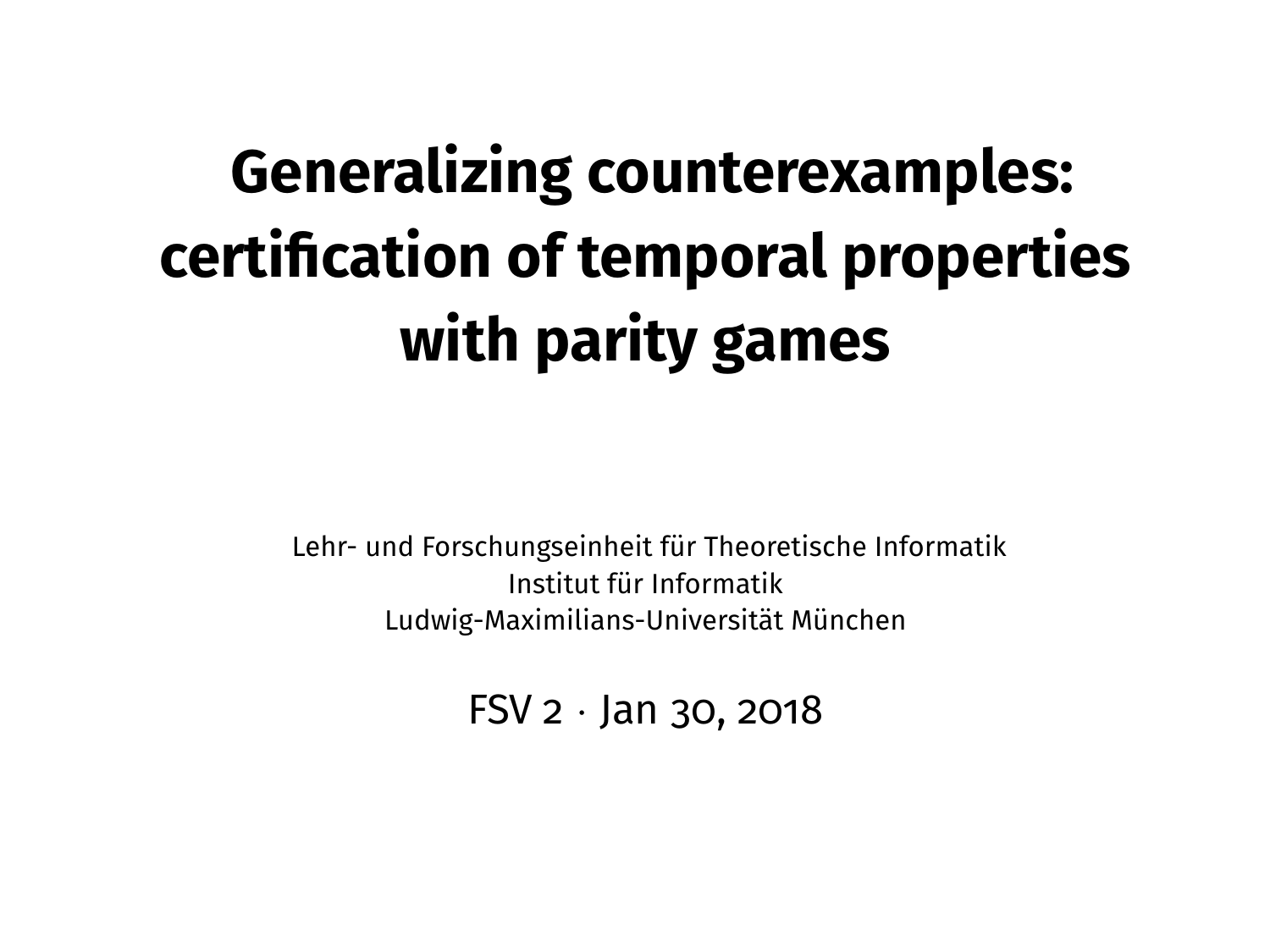#### **Roadmap**

- Certified decision procedures
- µ-calculus and parity games
- Certificates for model checking and µ-calculus
- Computing certificates by fixpoint instrumentation
- Certificate checking
- Evaluation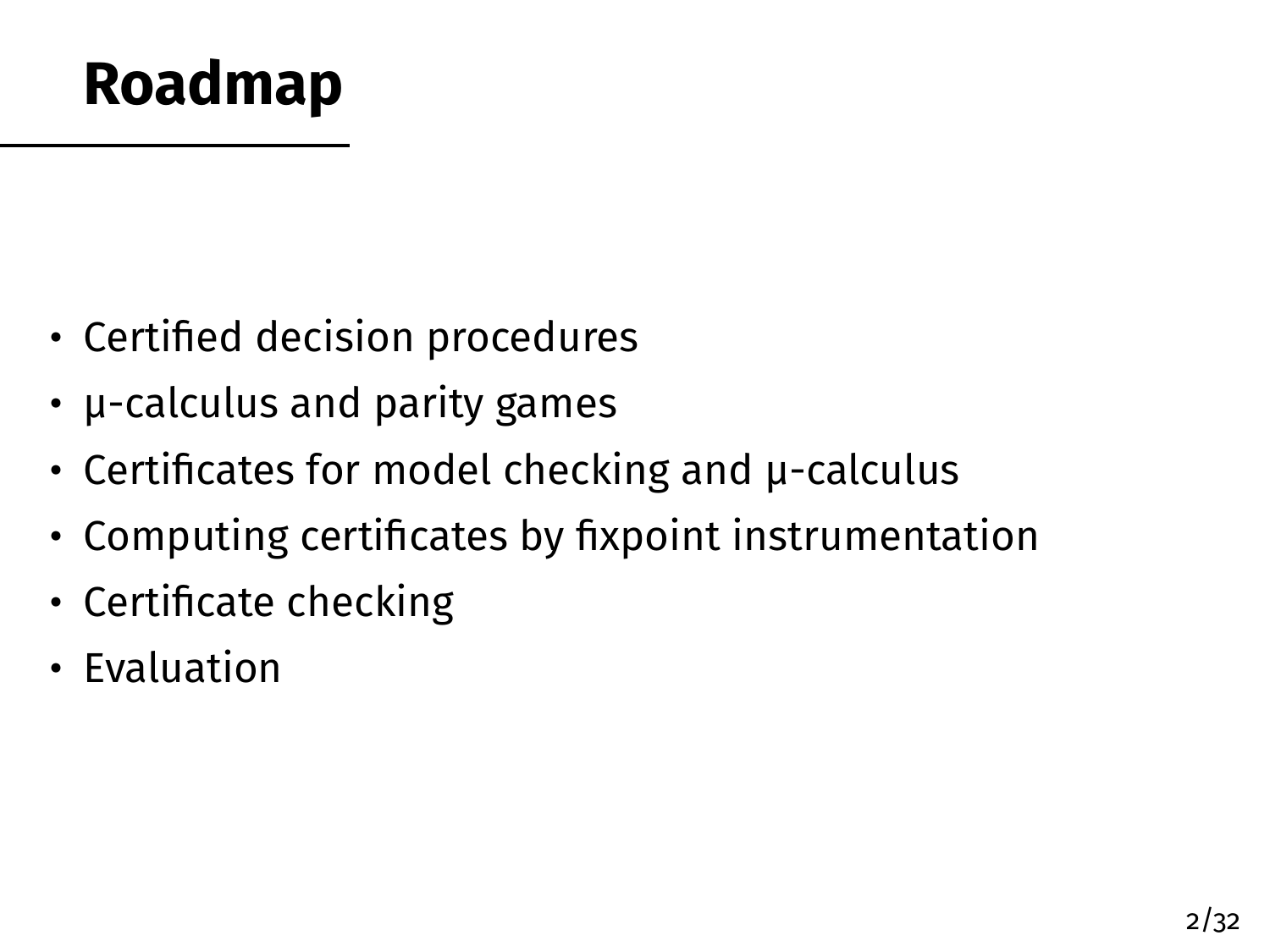#### **What is certified model checking? (Namjoshi [2001\)](#page-33-0)**

*[I]f it is determined that a property holds, model checkers produce only the answer "yes"! This does not inspire the same confidence as a counterexample; one is forced to assume that the model checker implementation is correct. — Kedar S. Namjoshi (2001)*

- Not only check whether a temporal property holds…
- …but also give an argument *why*.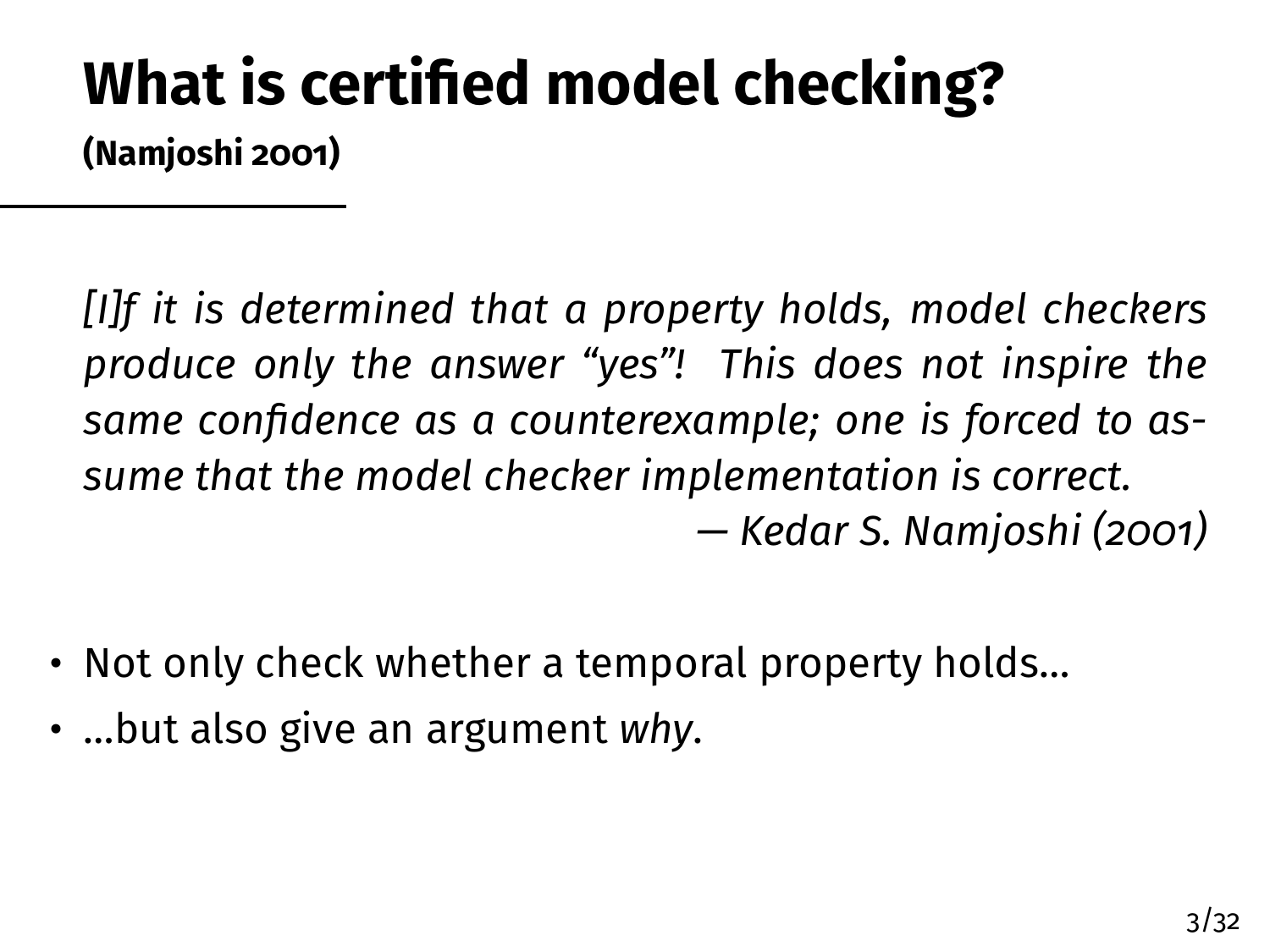# **Certified decision procedures**

- Decide a property, and also compute a *certificate* of it.
	- Checking the certificate only succeeds if the result is correct
- Requirements for useful certificates:
	- Checkable by a standalone, "simpler" routine
	- Checkable efficiently (in a lower complexity class)
	- Low overhead to generate
	- Compact representation
- Examples from other areas:
	- Certified UNSAT
	- Primality tests
	- Polyhedral Array-Bound Analysis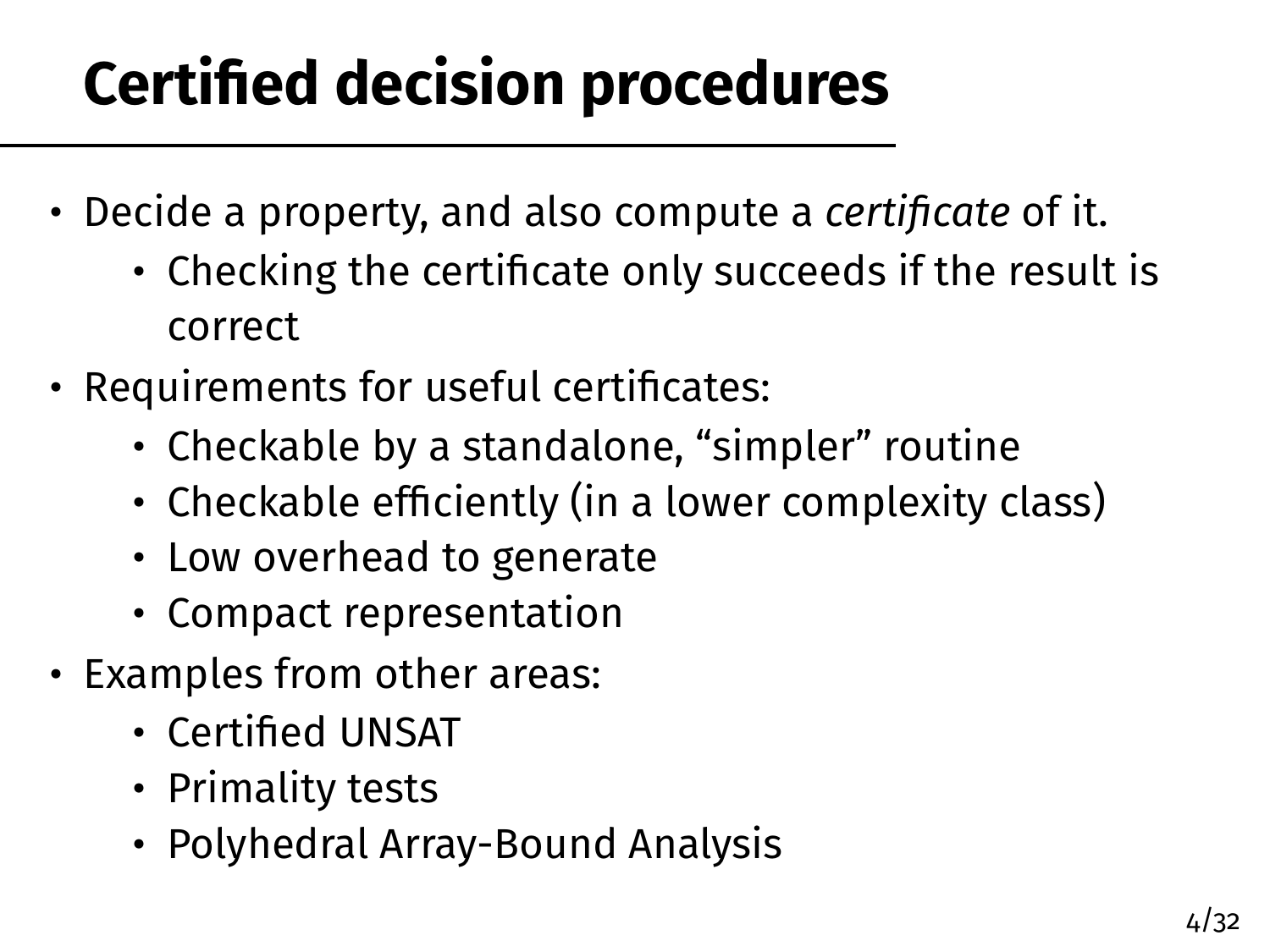# **Benefits of this approach**

- More confidence that the result is right
- Separation between computation and correctness
	- Can optimize decision procedure independently
- Viable for formal verification
	- Only need to verify the certificate checker
	- Trade *completeness* for implementation efficiency
	- Possible to interpret certificate as proof object
		- Possible to use in a theorem prover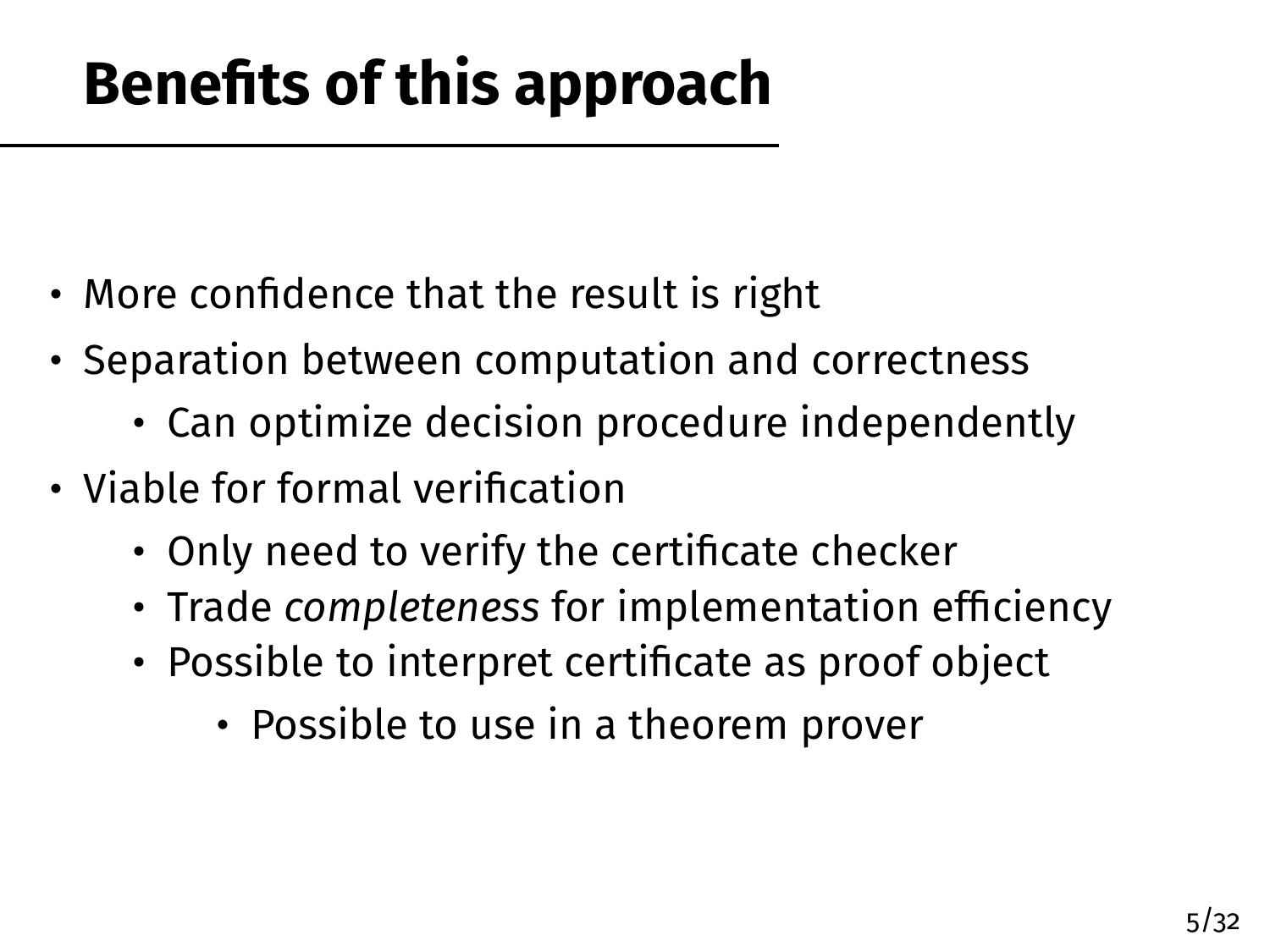# **Making use of external decision procedures**

- Don't want to do complex computations inside Coq
- Don't want to prove correctness of the *whole* solver
- Want to make use of existing solvers
- Boolean results of external solvers are not enough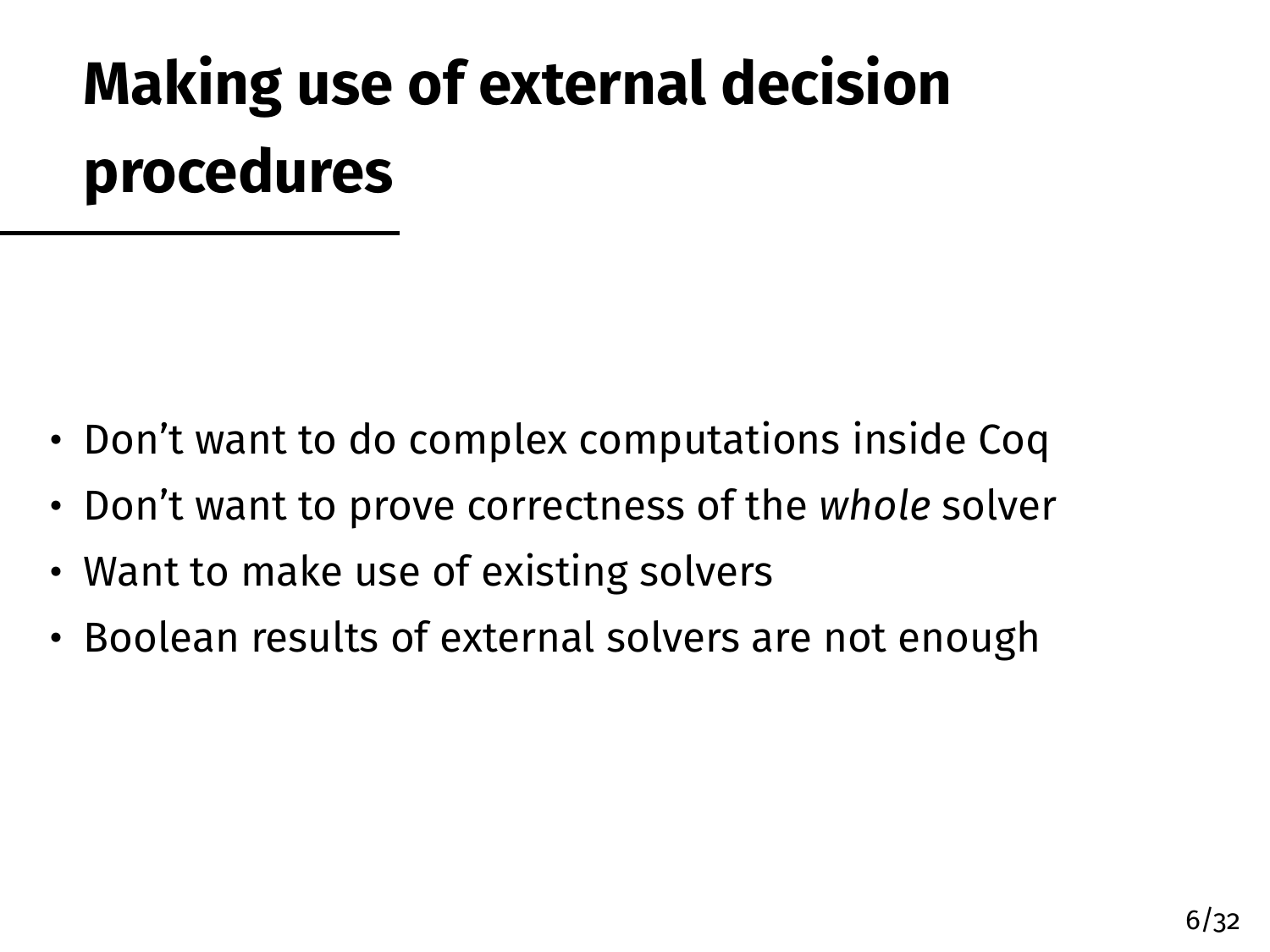# **Formally verified certified decision procedures**

- Elegant approach: proof by reflection
- Given a temporal formula and a model in your proof logic
- Construct a concrete representation
- Use external decision procedure to compute certificate
- Interpret certificate as object of the proof logic
- Apply the correctness theorem of your certificate checker to gain a proof object of the original formula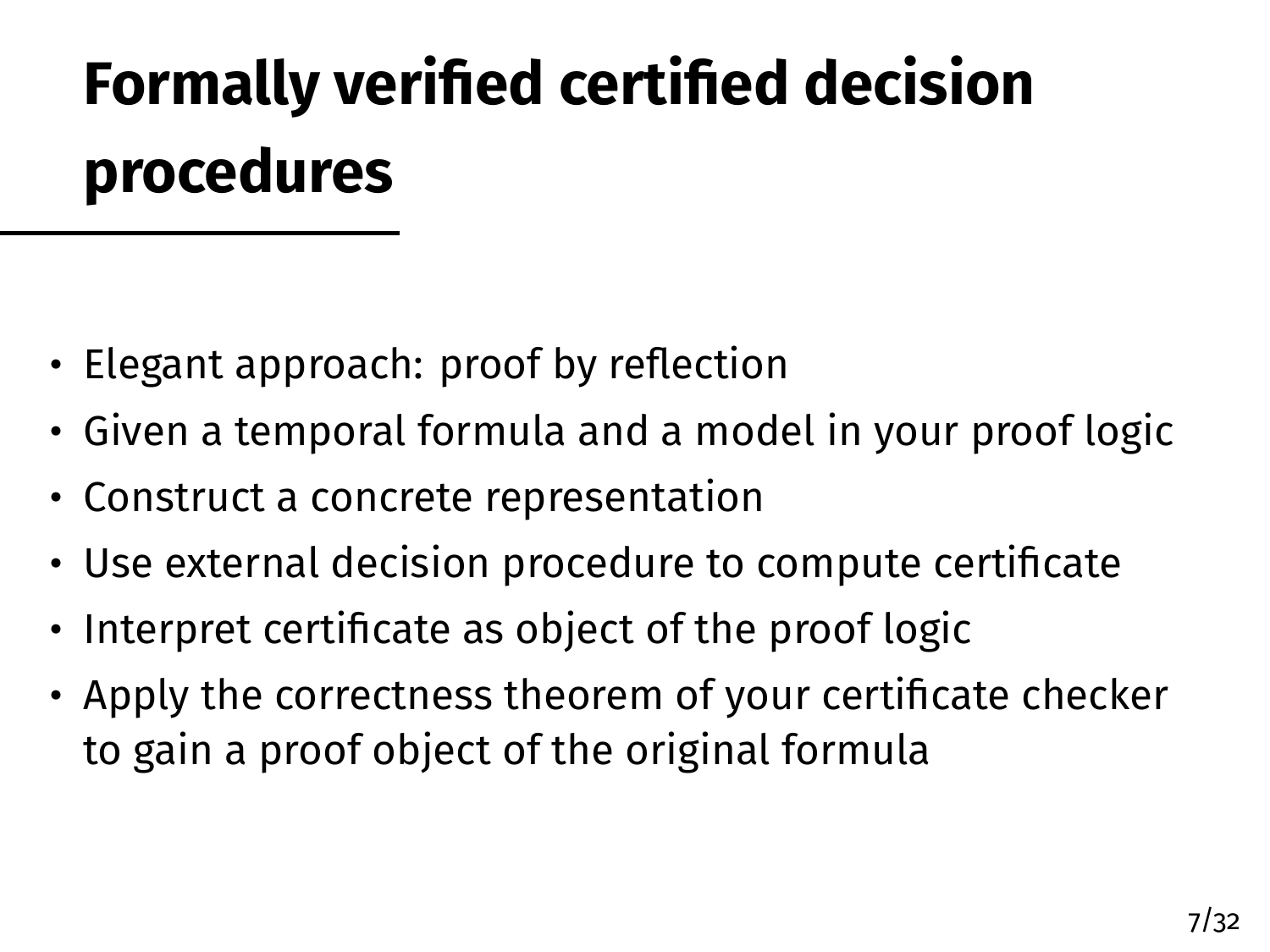# **Reflecting decision procedures with certificates**

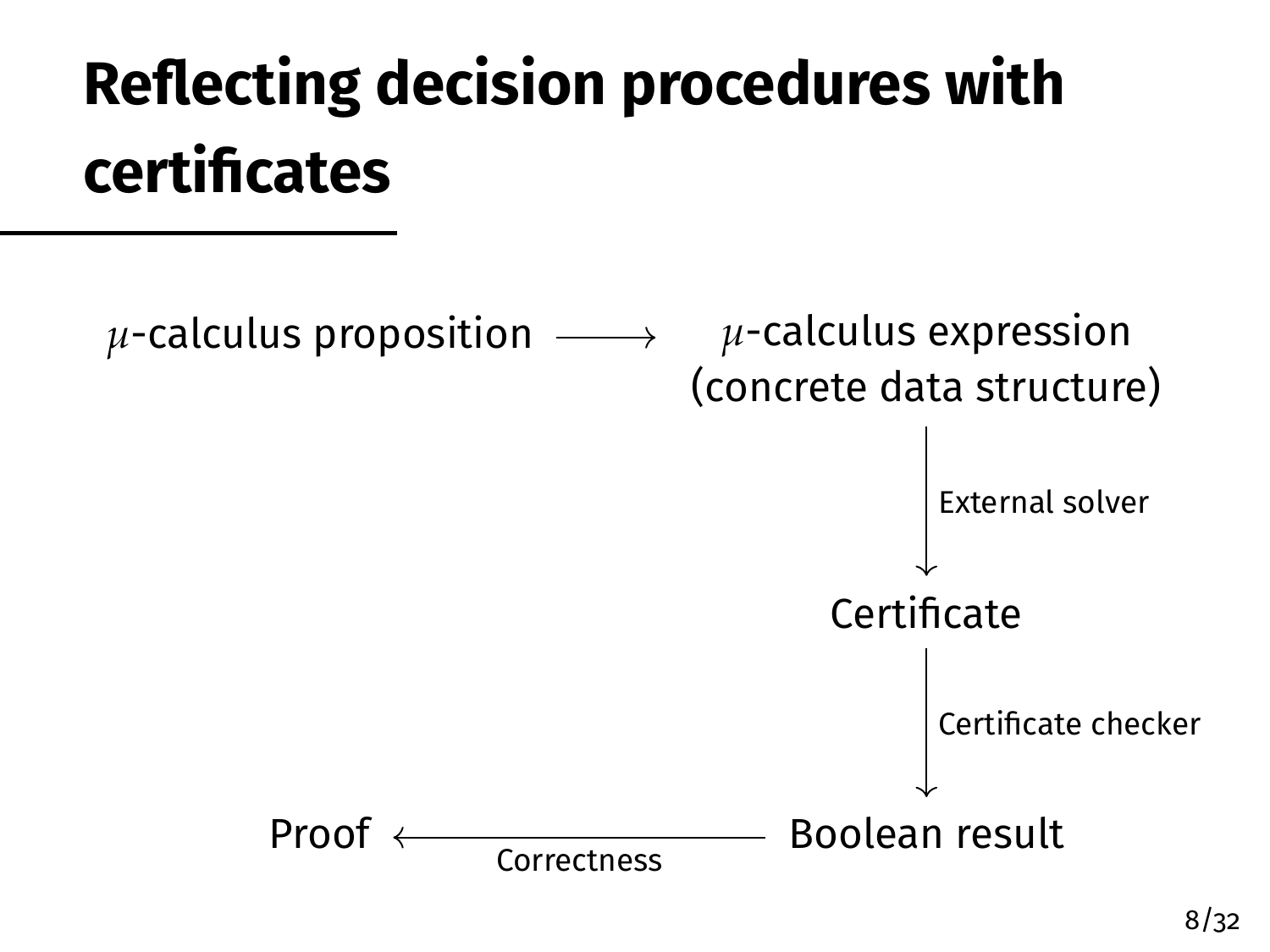#### **Consequences**

- External program can do anything it wants: no completeness guaranteed. But errors will be noticed!
- Only certificate checker needs (weaker) correctness proof.  $\forall s \in S, \phi \in \Phi : \text{check}(\phi, \text{cert}(\phi), s) = \text{true} \rightarrow s \in [\![\phi]\!].$
- Only certificate checker runs as a Coq function.
	- Coq function evaluation is quite speedy, can make use of a virtual machine.
	- Standalone checker coqchk is not so fast.
- Small proof objects, essentially the certificate + call to the checker.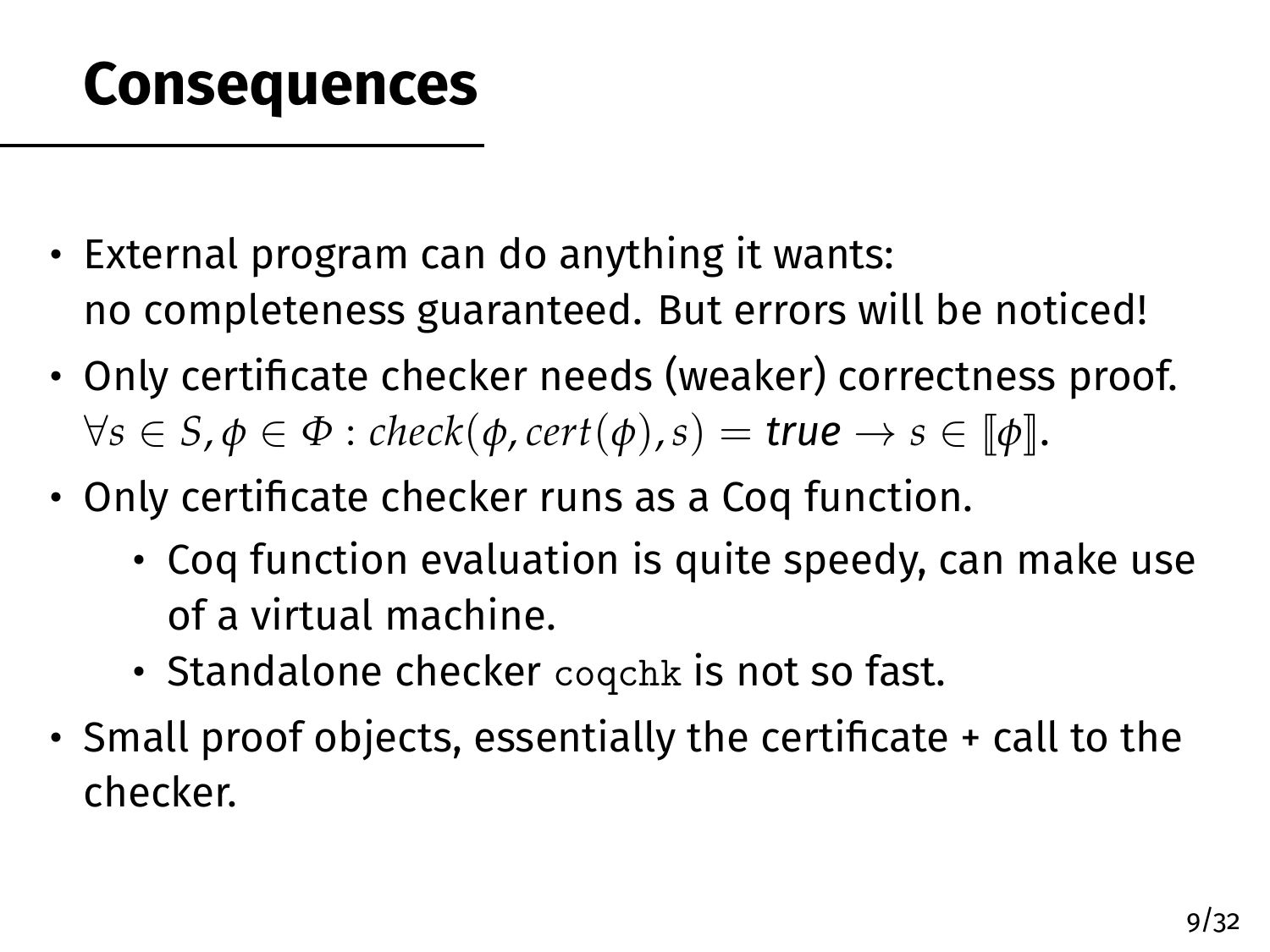# **Certificates for model checking**

- Familar case: counterexamples ("negative certificate")
	- E.g. for LTL, a *lasso* where *φ* doesn't hold to refute a *Gφ* formula
- For simple CTL formulas, positive certificates could be:
	- for a *EFφ* formula, a finite path where at the end *φ* holds
	- for a *EGφ* formula, a lasso where *φ* holds in the loop
	- for a *AGφ* formula, an argument that *φ* holds for all reachable states, and all moves stay in that area
- Not obvious how certificates for general CTL or CTL\* formulas look like (Shankar and Sorea [2003;](#page-33-1) Sorea [2005\)](#page-34-0)
	- How to certify *AG EF φ*?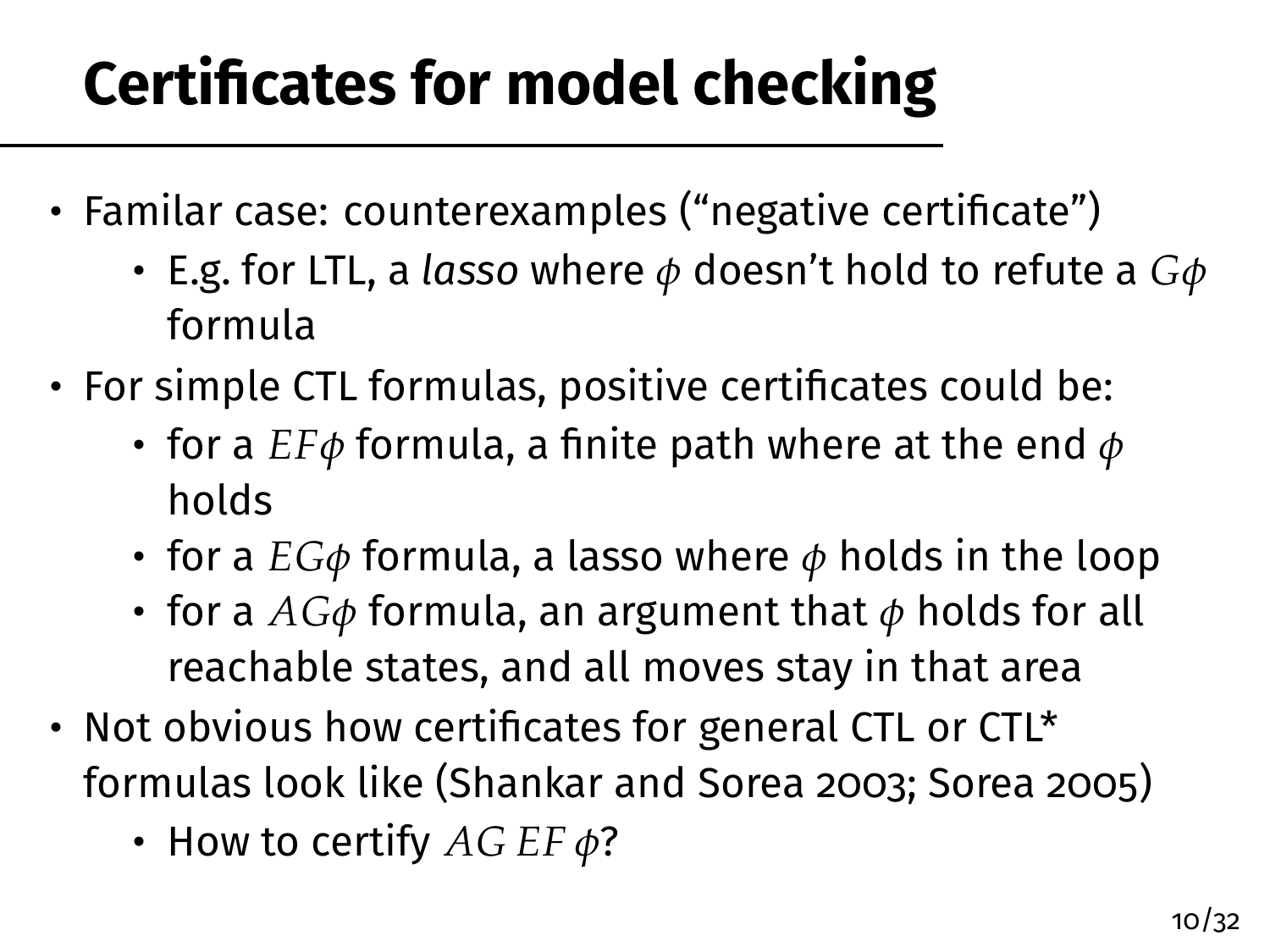## **Certificates for µ-calculus**

- µ-calculus is a powerful temporal logic with arbitrary nested greatest and least fixpoint operators
	- strictly more powerful than LTL, CTL and CTL\* (which are embeddable using low quantifier alternation)
	- strictly more powerful with each quantifier alternation
- Well known relationship between µ-calculus and parity games (Emerson and Jutla [1991\)](#page-33-2)
- Can leverage winning strategies for parity games as certificates for µ-calculus
- Winning stategies for the dual formula *φ* <sup>∗</sup> are *generalized counterexamples*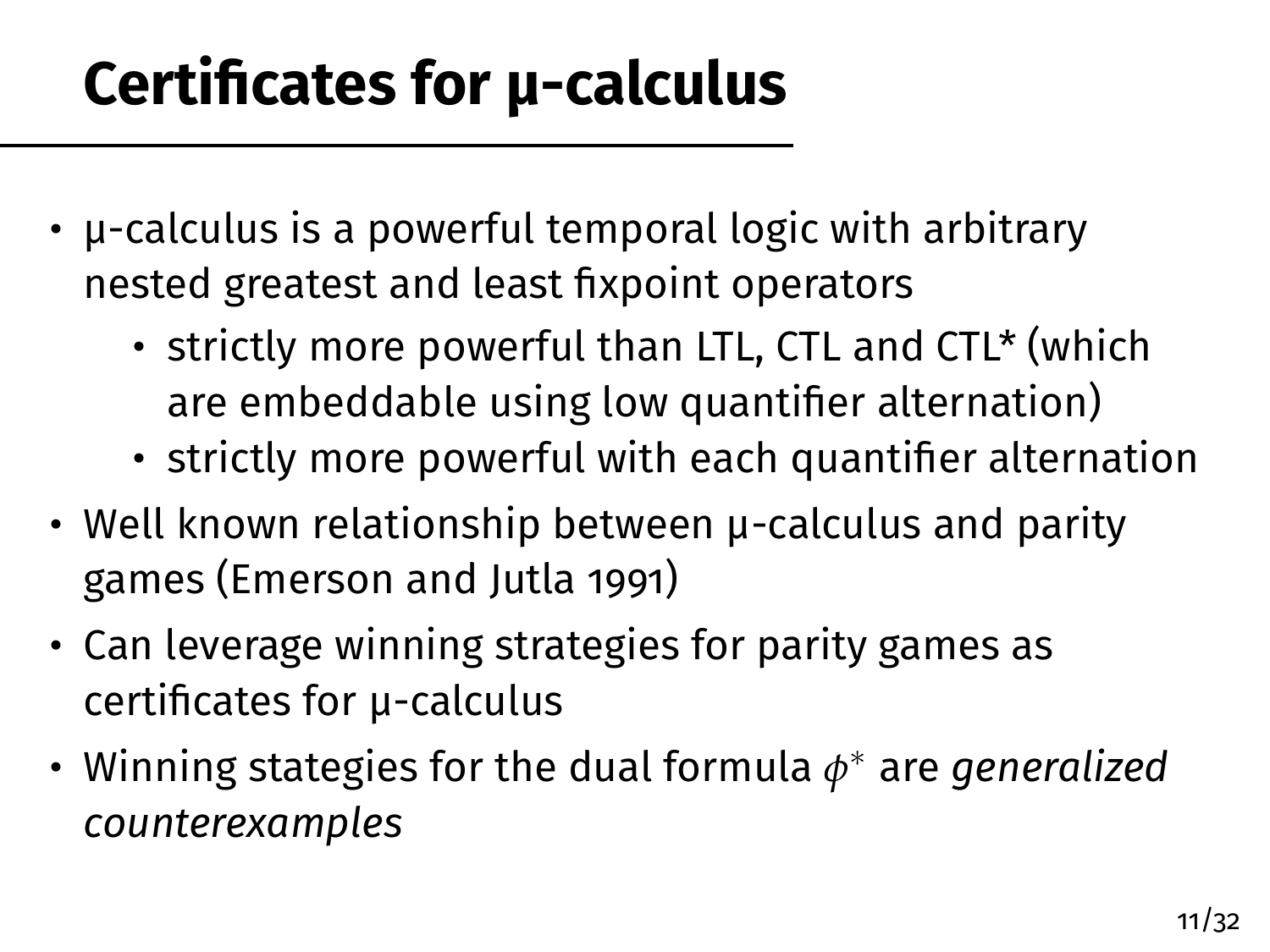### **µ-calculus**

- highly expressive temporal logic, subsumes LTL, CTL, CTL\*
- *model checking problem*: on which states of a given finite labelled transition system is a given formula true?

$$
\begin{array}{ll}\n\phi ::= X & \text{(variables)}\\
\downarrow p \mid \neg p & \text{(atomic propositions)}\\
\downarrow [a]\phi & \text{(for all } a\text{-transitions)}\\
\downarrow \langle a \rangle \phi & \text{(a-transition exists)}\\
\downarrow \phi_1 \land \phi_2 \mid \phi_1 \lor \phi_2 & \text{(least fixpoint)}\\
\downarrow \nu X.\phi & \text{(greatest fixpoint)}\n\end{array}
$$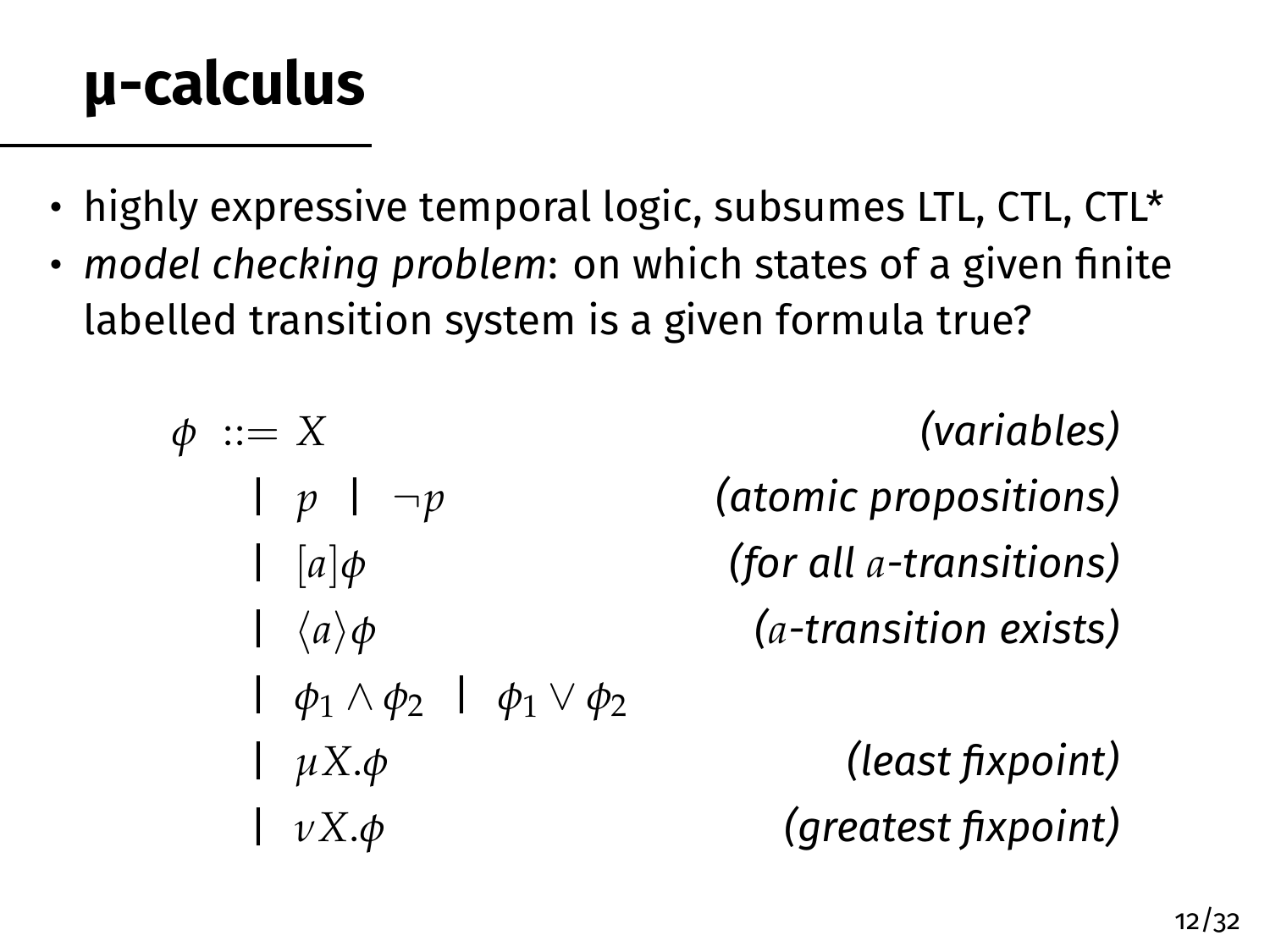| <b>µ-calculus</b>                                                            | $\phi$ ::= X   p   ¬p   [a] $\phi$   $\langle a \rangle \phi$ |
|------------------------------------------------------------------------------|---------------------------------------------------------------|
| $ \phi_1 \wedge \phi_2 $   $\phi_1 \vee \phi_2 $ $\mu X.\phi$   $\nu X.\phi$ |                                                               |

"for every path, q holds at every position"

*µX*.*q* ∧ [*a*]*X*

#### "there are paths where q is true infinitely often"

*νX*.*uY*.(*q* ∧ *\a\X*) ∨ *\a\Y* 

"there are paths where q holds at every even position"

*νX*.*q*  $\wedge$   $\langle$ *a* $\rangle$  $\langle$ *a* $\rangle$ *X* 

*(more powerful than CTL\*)*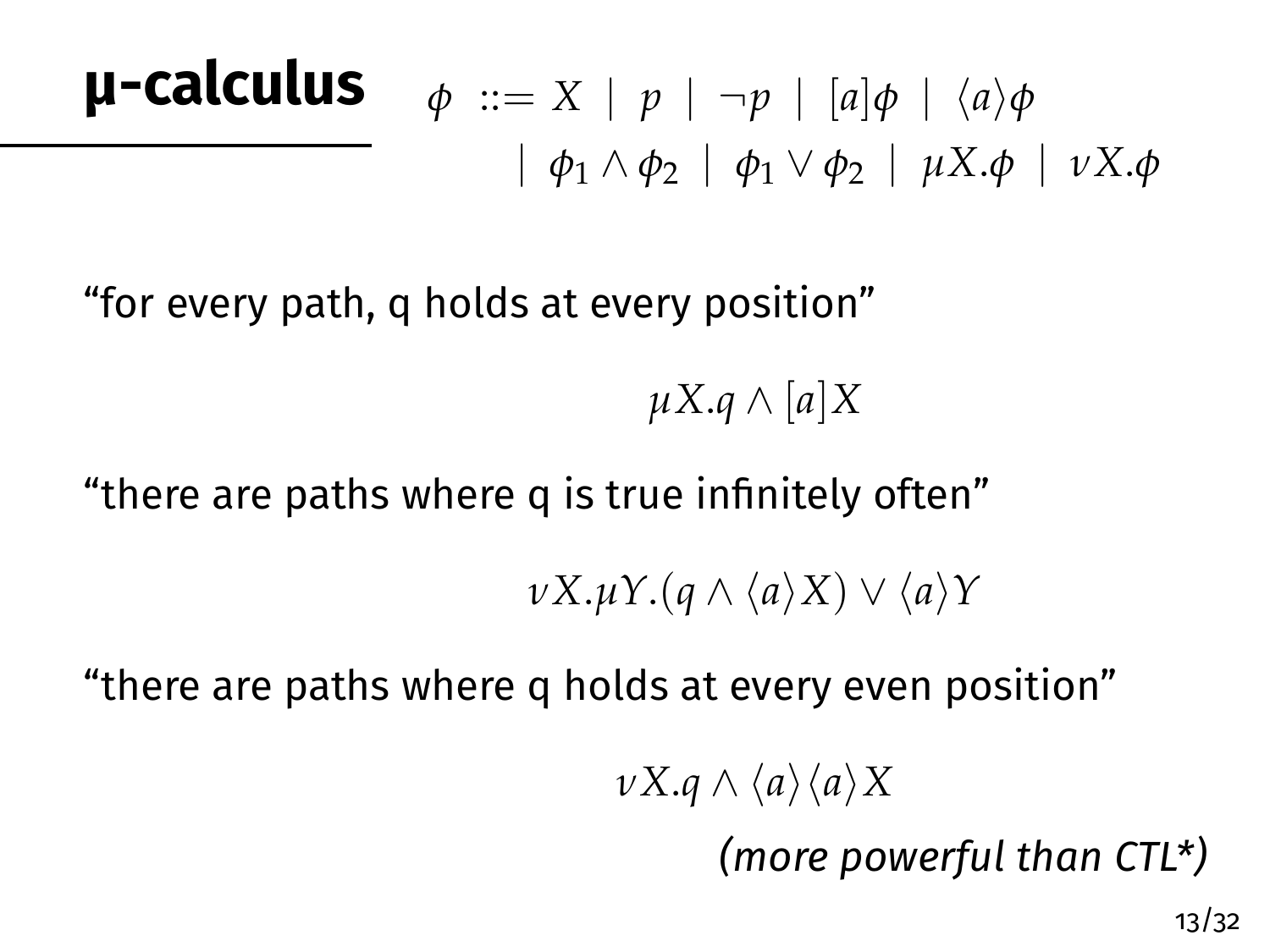#### **µ-calculus: Set semantics**

$$
sem(X, \eta) = \eta(X)
$$
  
\n
$$
sem(\phi_1 \land \phi_2, \eta) = sem(\phi_1, \eta) \cap sem(\phi_2, \eta)
$$
  
\n
$$
sem(\phi_1 \lor \phi_2, \eta) = sem(\phi_1, \eta) \cup sem(\phi_2, \eta)
$$
  
\n
$$
sem([a]\phi, \eta) = \widetilde{pre}(\xrightarrow{a}) (sem(\phi, \eta))
$$
  
\n
$$
sem(\langle a \rangle \phi, \eta) = pre(\xrightarrow{a}) (sem(\phi, \eta))
$$
  
\n
$$
sem(\mu X.\phi, \eta) = iter_X(\phi, \eta, \emptyset)
$$
  
\n
$$
sem(\nu X.\phi, \eta) = iter_X(\phi, \eta, \emptyset)
$$
  
\n
$$
s \in \widetilde{pre}(\xrightarrow{a}) (U) \Leftrightarrow \forall t \in S. s \xrightarrow{a} t \implies t \in U \qquad \text{(weakest precondition)}
$$
  
\n
$$
s \in pre(\xrightarrow{a}) (U) \Leftrightarrow \exists t \in S. s \xrightarrow{a} t \land t \in U \qquad \text{(preimage)}
$$
  
\n
$$
iter_X(\phi, \eta, U) = let U' := sem(\phi, \eta[X := U]) in
$$
  
\nif U = U' then U else iter\_X(\phi, \eta, U')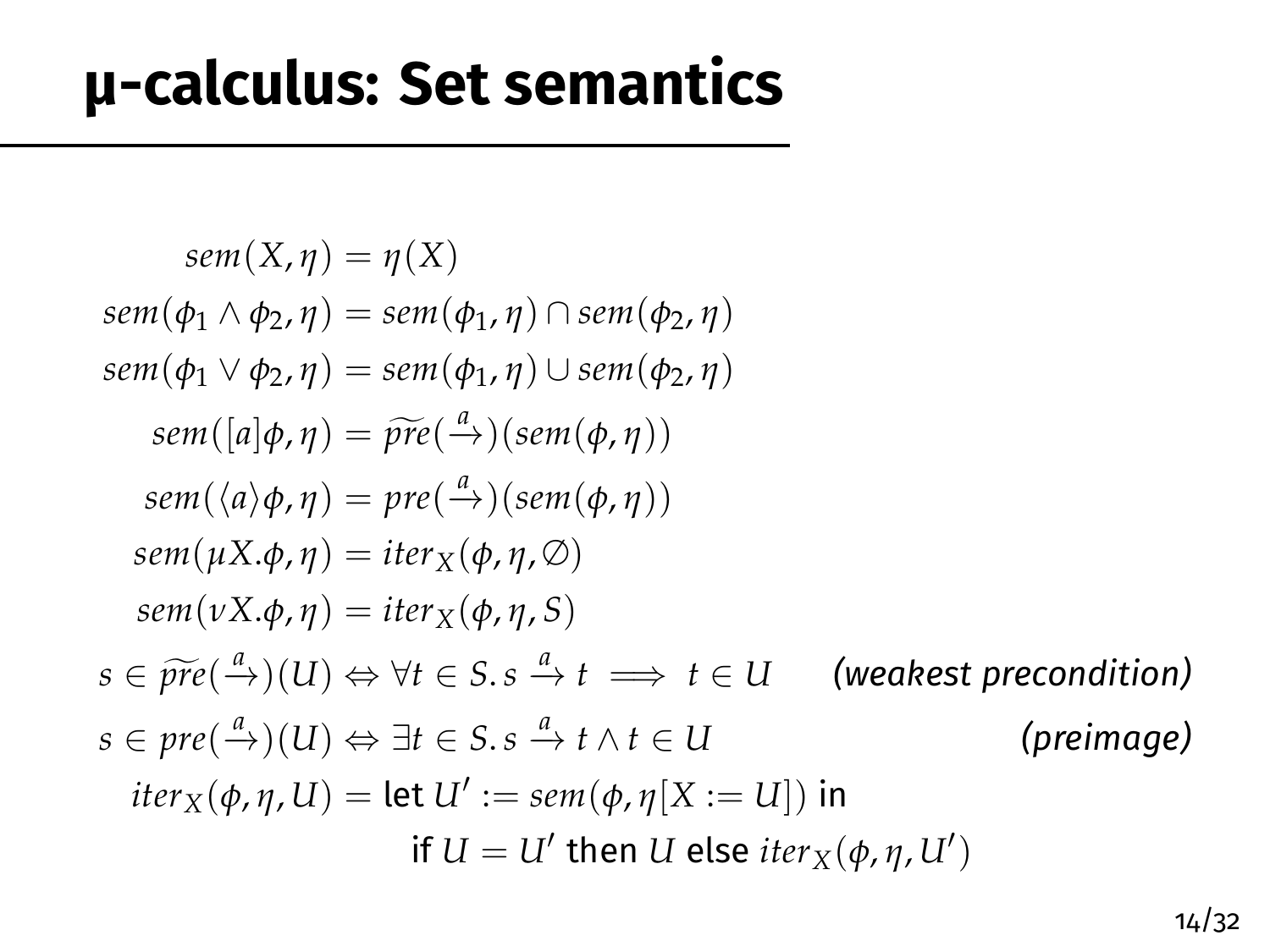A *parity game* consists of a disjoint sum of positions  $Pos = Pos_0 \cup Pos_1$ , a total edge relation  $\rightarrow \subseteq Pos \times Pos$  and a priority function *Ω* : Pos → **N**.

Moves happen along the edge relation. The destination decides who moves next.

The game is *won* if the largest priority that occurs infinitely often is even, the opponent wins if it is odd.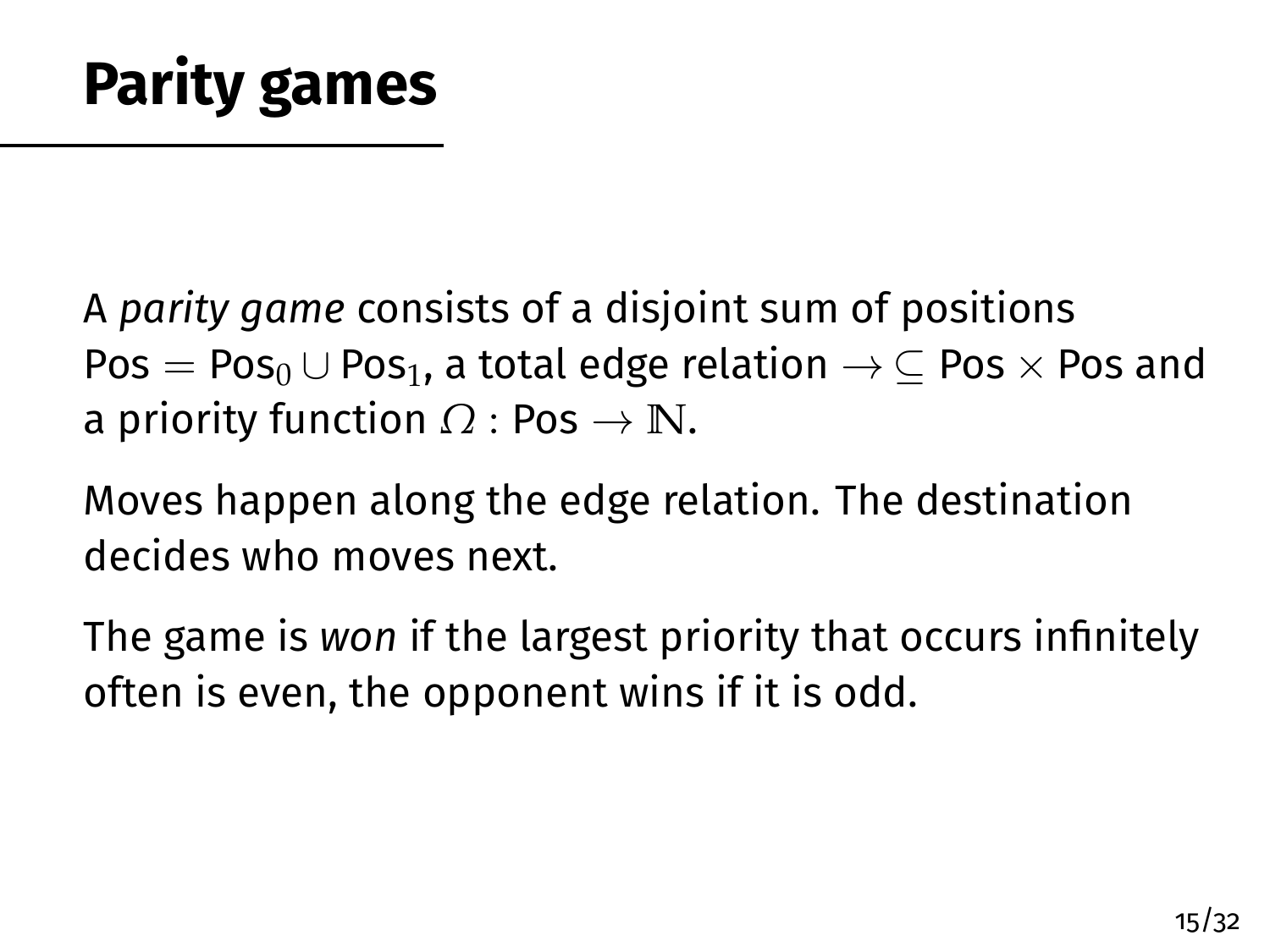A *strategy ρ* is a function that tells the player how to move next.

A *positional strategy* only takes the the current position into account.

A position is in a winning set  $W_i$  if there exists a strategy  $\rho$ such that player *i* wins, starting at a position in *W<sup>i</sup>* .

**Theorem.** Every position  $p$  is either in  $W_0$  or  $W_1$  and player *i* wins positionally from every position in *W<sup>i</sup>* .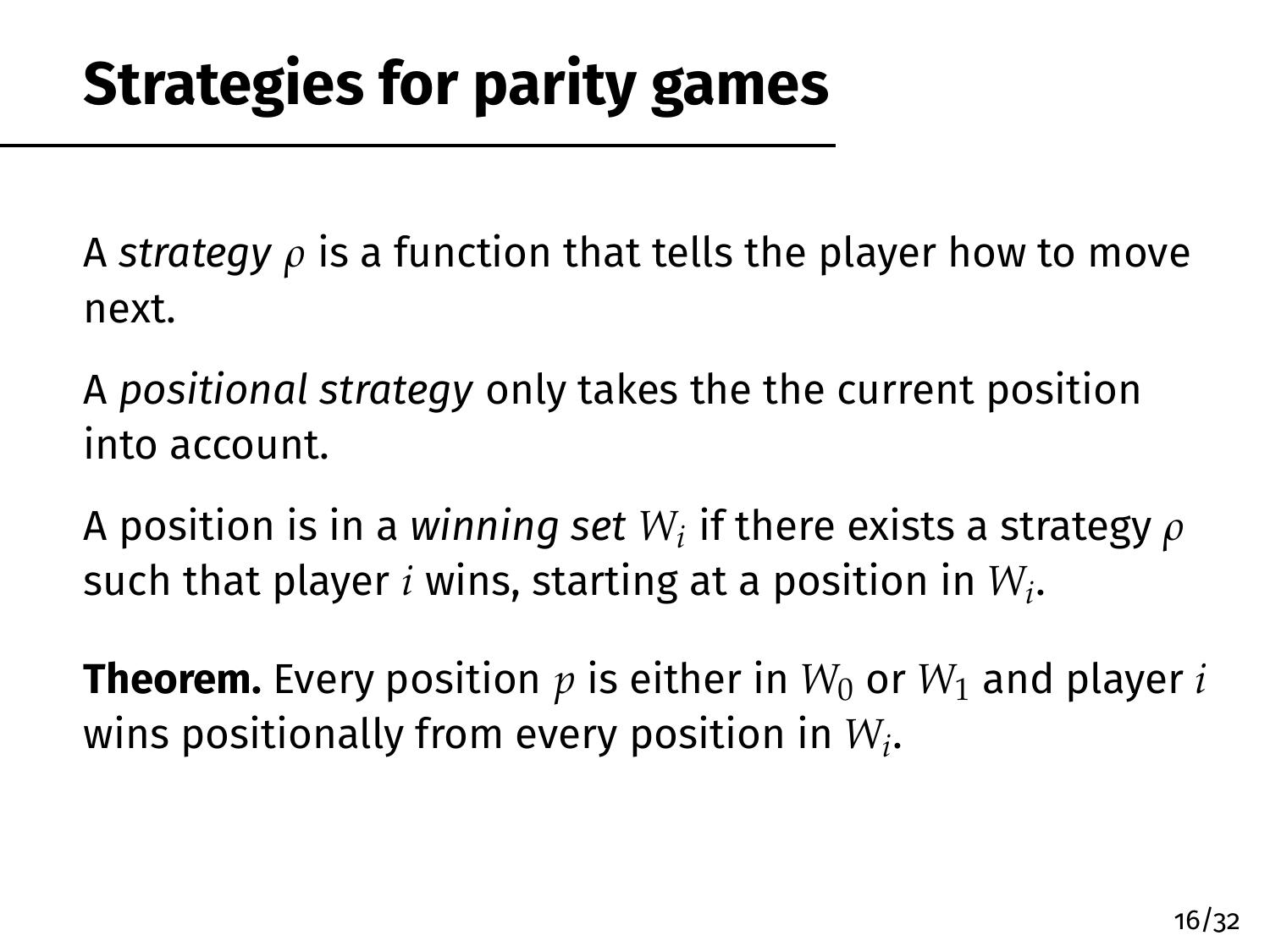# **µ-calculus and parity games**

- Positions of the parity game: states  $\times$  subformulas
- Moves: according to the edges of the model resp. subformula relation
- Priorities: outer fixpoints have higher priority, *µ* odd, *ν* even, we win (= formula is true) when highest recurrent priority is even.
- Strategy: how to move at a given position
	- There are always memoryless winning strategies
	- Actual choices only on  $\vee$  and  $\langle a \rangle$
	- Representable in  $O(|S|^2|\phi|)$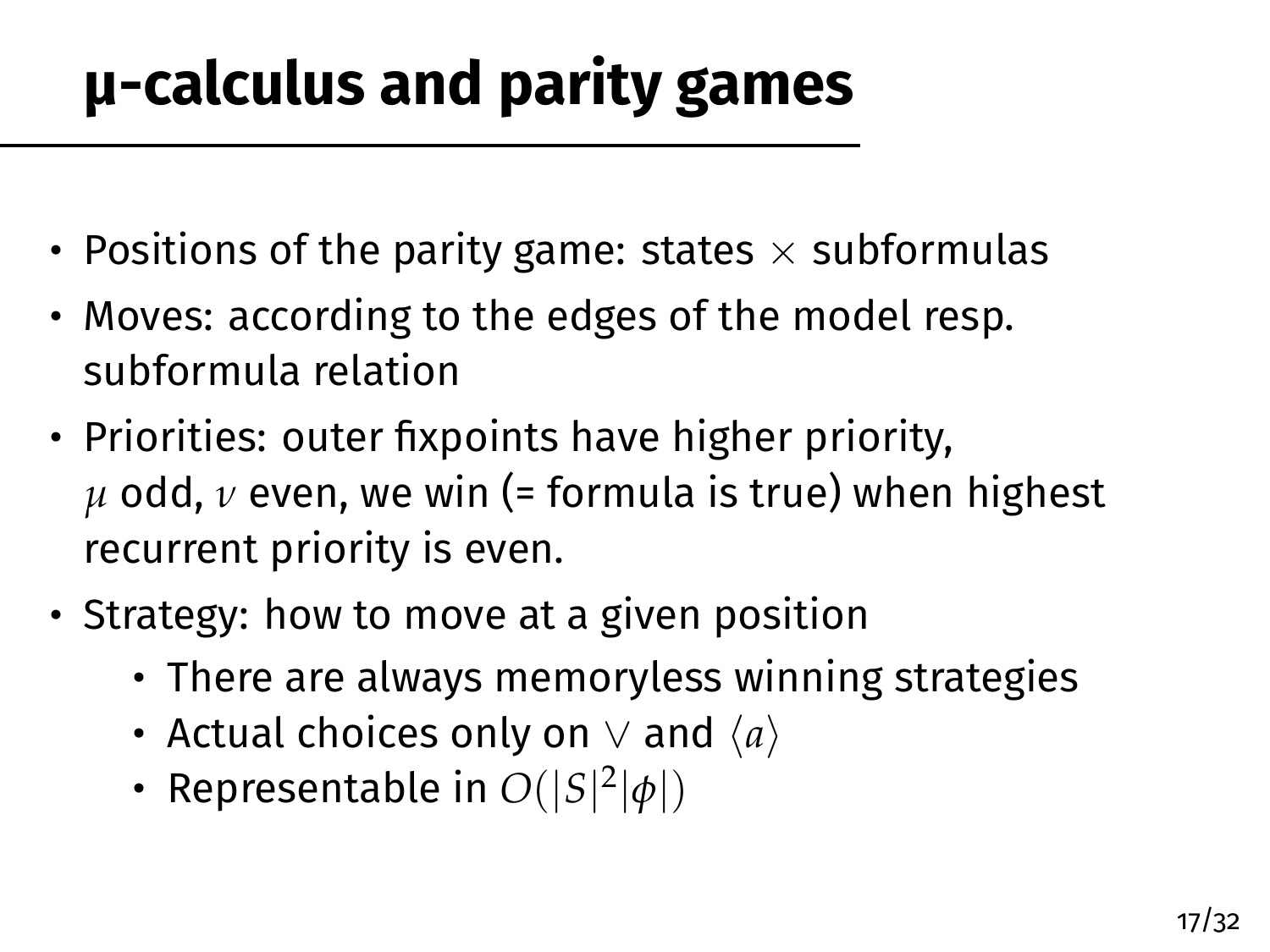# **Computing winning strategies for µ-calculus**

- For finite models, µ-calculus validity is computed by fixpoint iteration in a straight forward manner.
	- As usual, computation complexity raises with quantifier alternation.
- We show that such a fixpoint computation can be *instrumented* to compute a winning strategy as well.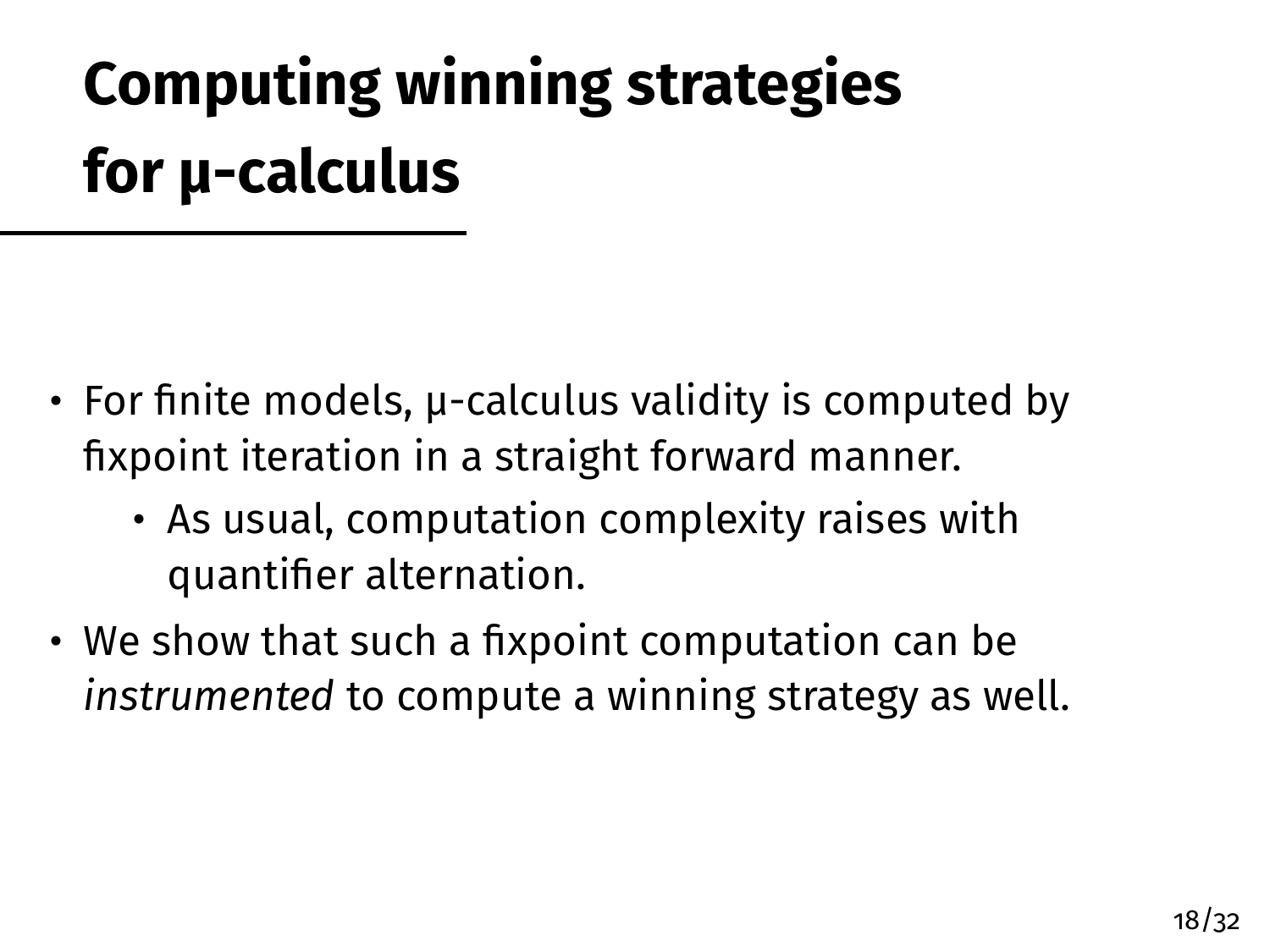# **Computing winning strategies by fixpoint iteration**

- Instead of computing with sets, we use *partial winning strategies*, i.e. winning stategies defined on a subset of the states.
- Inductively defined by the structure of the formula, computed in a *compositional* manner.
- For fixpoints, we iteratively grow a partial winning strategy to its maximum domain.
	- Same time complexity as computing set semantics
	- Space complexity increases from *O*(|*S*||*φ*|) to  $O(|S|^2|\phi|^2)$  to keep track of the strategy.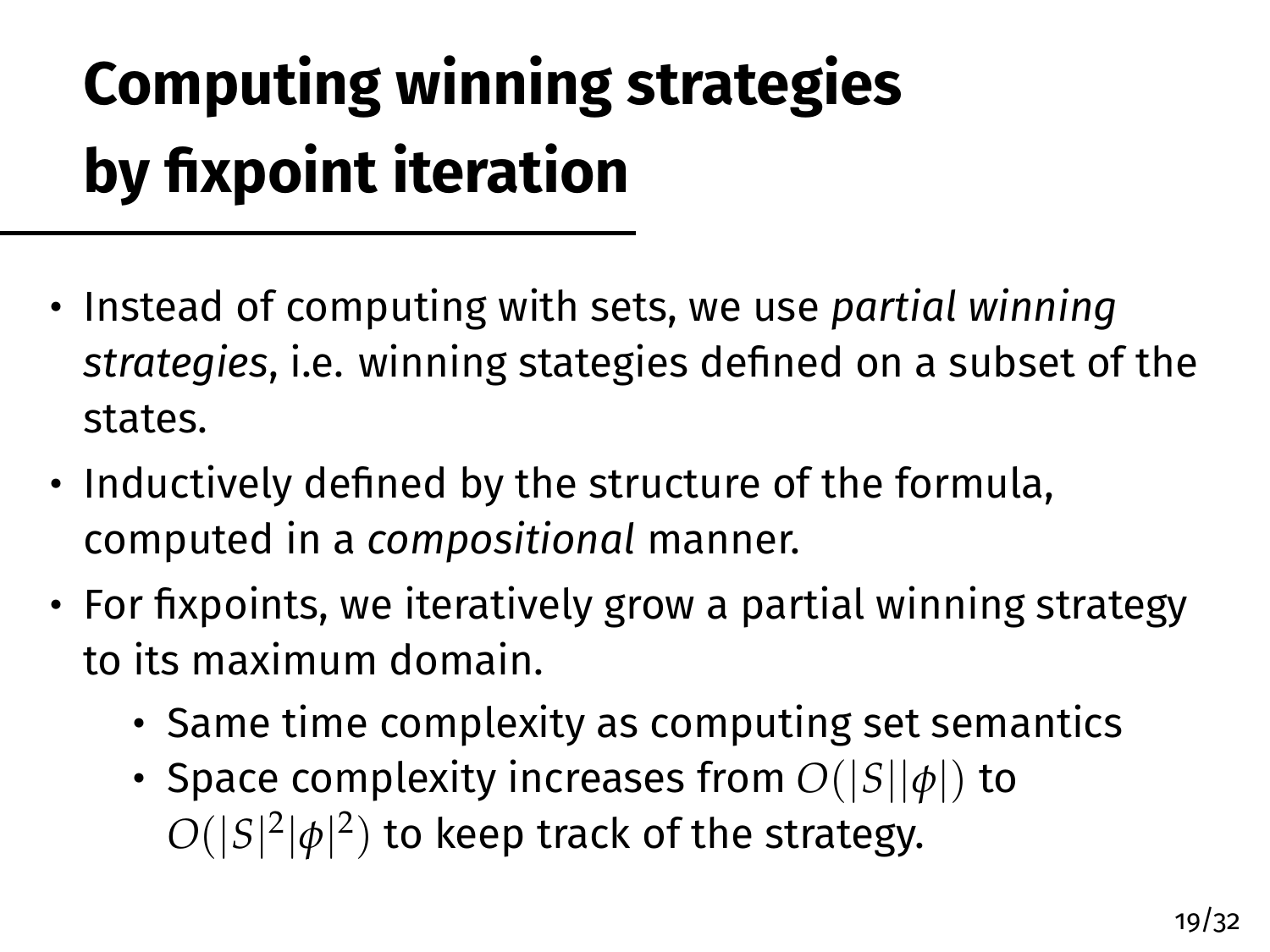We can interpret a *µ*-calculus formula *φ* as a parity game. Moves can happen along the subformulae (example later). The priority of a position depends on the kind of formula and its nesting depth.

A partial winning strategy for *µ*-calculus is a partial function

 $\Sigma: \Phi \times S \longrightarrow s$  *(move to state*  $s \in S$ *)* | 1 *(take the left formula of disj.)* | 2 *(take the right formula of disj.)* | ∗ *(take the only possible move)*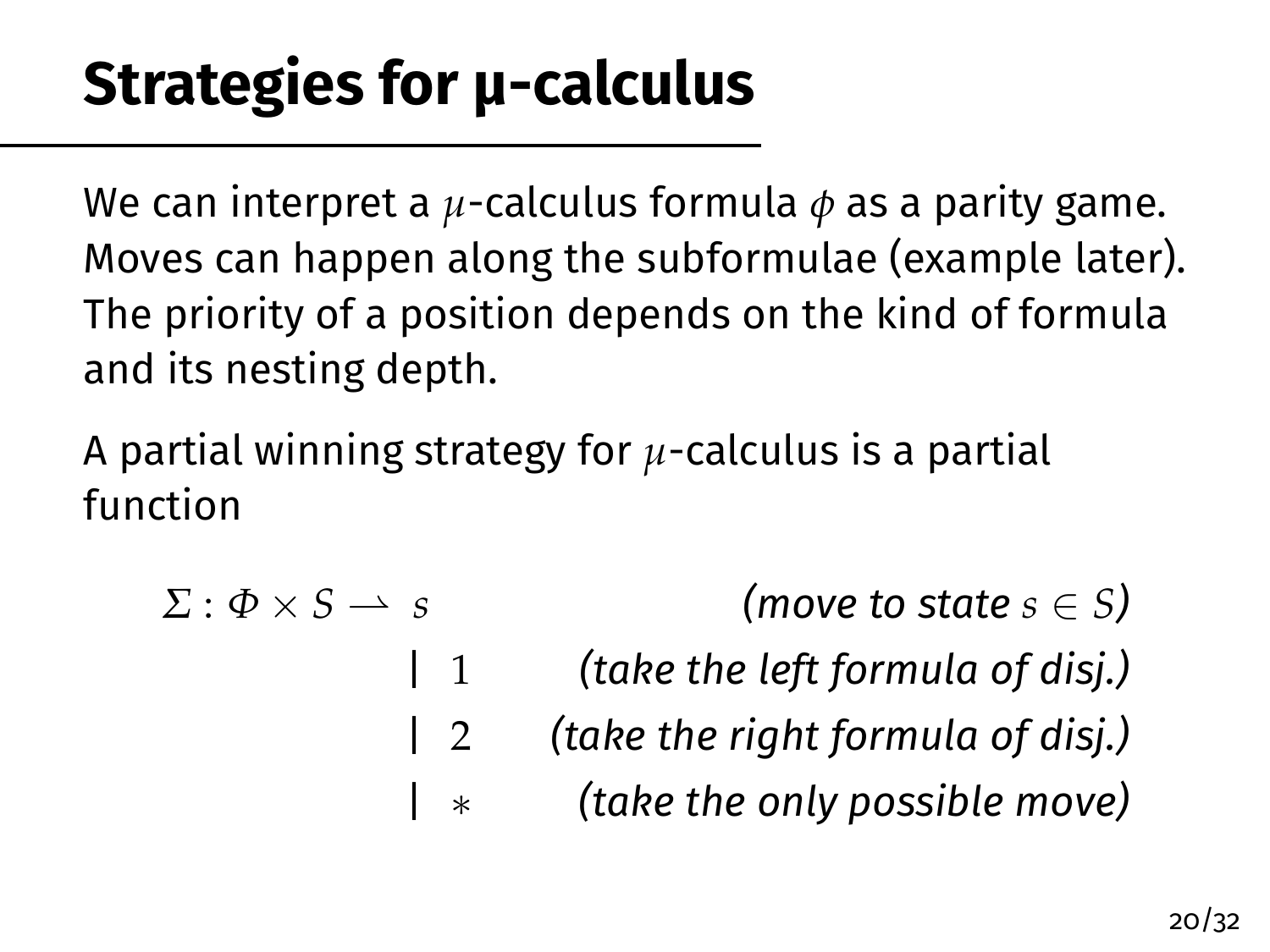### **Strategy semantics**

$$
(\Sigma + \Sigma')(\phi, s) = \text{ if } (\phi, s) \in dom(\Sigma) \text{ then } \Sigma(\phi, s) \text{ else } \Sigma'(\phi, s)
$$
  
\n
$$
\text{SEM}(X)_{\eta} = \{ (X, s) \mapsto * | s \in \eta(X) \}
$$
  
\n
$$
\text{SEM}(p)_{\eta} = \{ (p, s) \mapsto * | p \text{ holds at } s \}
$$
  
\n
$$
\text{SEM}(\neg p)_{\eta} = \{ (p, s) \mapsto * | p \text{ does not hold at } s \}
$$
  
\n
$$
\text{SEM}(\phi \wedge \psi)_{\eta} = \text{SEM}(\phi)_{\eta} + \text{SEM}(\psi)_{\eta}
$$
  
\n
$$
+ \{ (\phi \wedge \psi, s) \mapsto * | (\phi, s) \in dom(\text{SEM}(\phi)_{\eta}) \}
$$
  
\n
$$
\wedge (\psi, s) \in dom(\text{SEM}(\psi)_{\eta}) \}
$$
  
\n
$$
\text{SEM}(\phi \vee \psi)_{\eta} = \text{SEM}(\phi)_{\eta} + \text{SEM}(\psi)_{\eta}
$$
  
\n
$$
+ \{ (\phi \vee \psi, s) \mapsto 1 | (\phi, s) \in dom(\text{SEM}(\phi)_{\eta}) \}
$$
  
\n
$$
+ \{ (\phi \vee \psi, s) \mapsto 2 | (\psi, s) \in dom(\text{SEM}(\psi)_{\eta}) \}
$$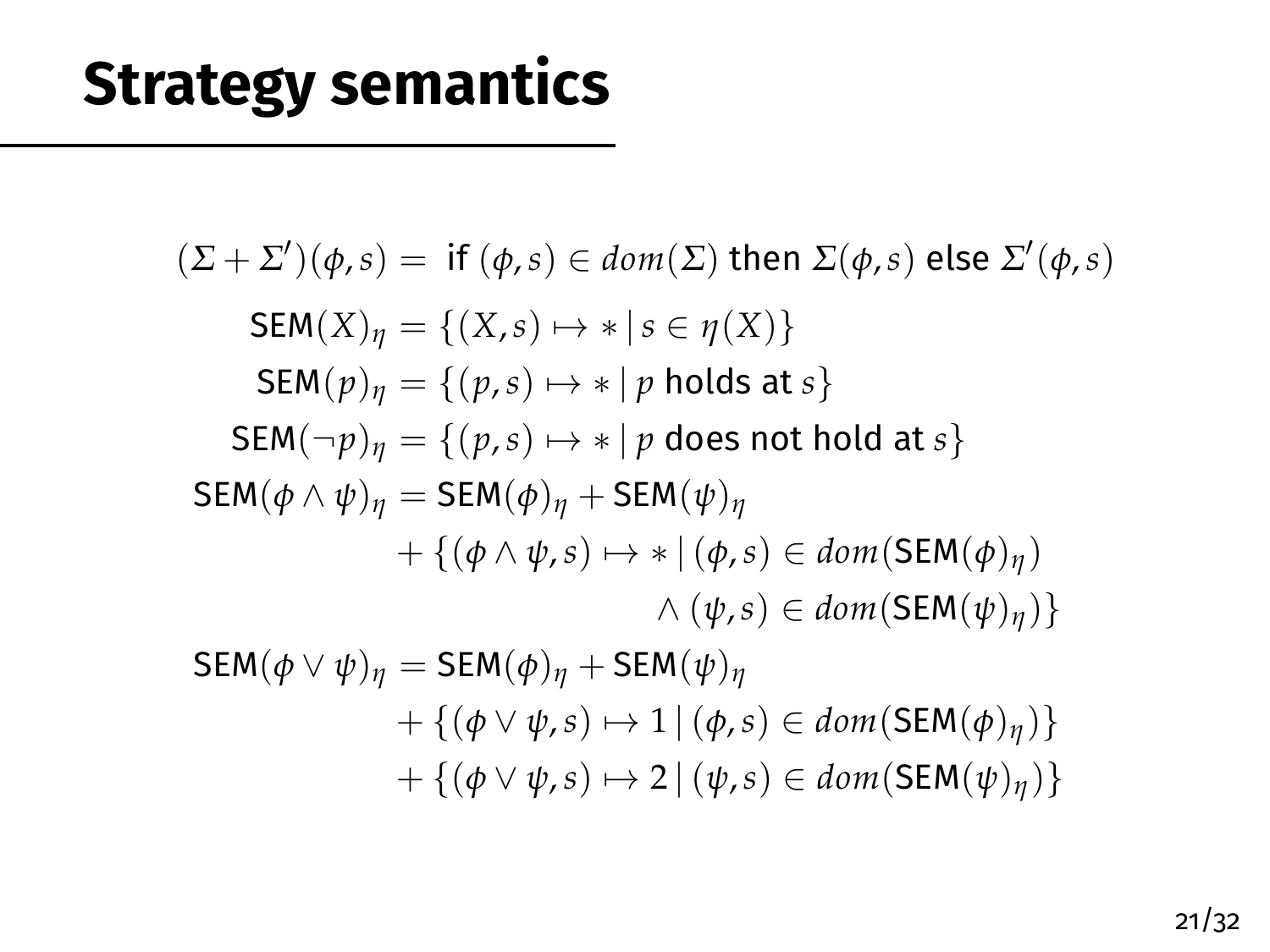#### **Strategy semantics, cont'd**

$$
SEM([a]\phi)_{\eta} = SEM(\phi)_{\eta}
$$
  
+ {([a]\phi,s) \mapsto \* | (\phi,s) \in dom(SEM(\phi))\_{\eta}}  
SEM( $\langle a \rangle \phi$ )\_{\eta} = SEM(\phi)\_{\eta}  
+ {( $\langle a \rangle \phi, s$ ) \mapsto s' | s \xrightarrow{a} s' \land (\phi, s') \in dom(SEM(\phi))\_{\eta}}}  
SEM( $\nu X.\phi$ )\_{\eta} = SEM(\phi)\_{\eta[X:=sem(\phi,\eta)]}  
SEM( $\mu X.\phi$ )\_{\eta} = ITER\_{X}(\phi, \eta, \{\})  
TER<sub>Y</sub>( $\phi, n, \Sigma$ ) = let  $\Sigma'$  := SEM( $\phi$ ) (x = 1, (x) in

$$
\begin{aligned} \mathsf{ITER}_X(\phi,\eta,\Sigma) &= \mathsf{let}\ \Sigma' := \mathsf{SEM}(\phi)_{\eta[X:=\mathit{dom}(\Sigma)]} \ \mathsf{in} \\ \quad \mathsf{if}\ \Sigma &= \Sigma' \ \mathsf{then}\ \Sigma \ \mathsf{else}\ \mathsf{ITER}_X(\phi,\eta,\Sigma') \end{aligned}
$$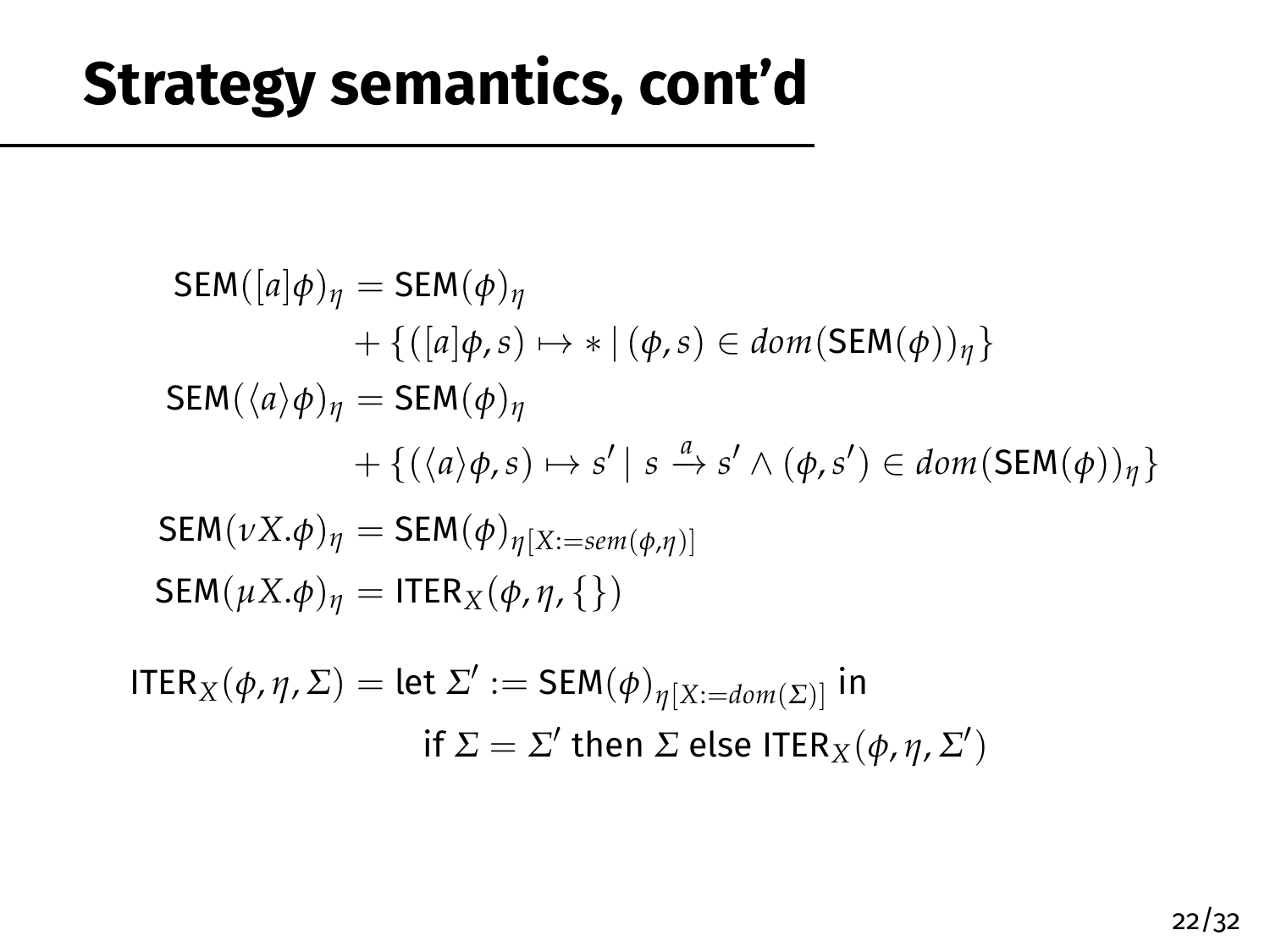## **Checking certificates**

- Naive approach: play according to the supposed winning strategy, and branch for all possible adversarial moves. (Easily runs into exponentially many cycles.)
- Better approach: We can reduce strategy checking to the problem of determining *emptiness of a Streett automaton*. Streett criterion in this case: for every recurrent odd priority there is a recurrent and higher even priority. Can reuse linear time algorithms for checking Streett automata (Duret-Lutz, Poitrenaud, and Couvreur [2009;](#page-33-3) Duret-Lutz [2007\)](#page-32-0). Checking each SCC of the play is enough!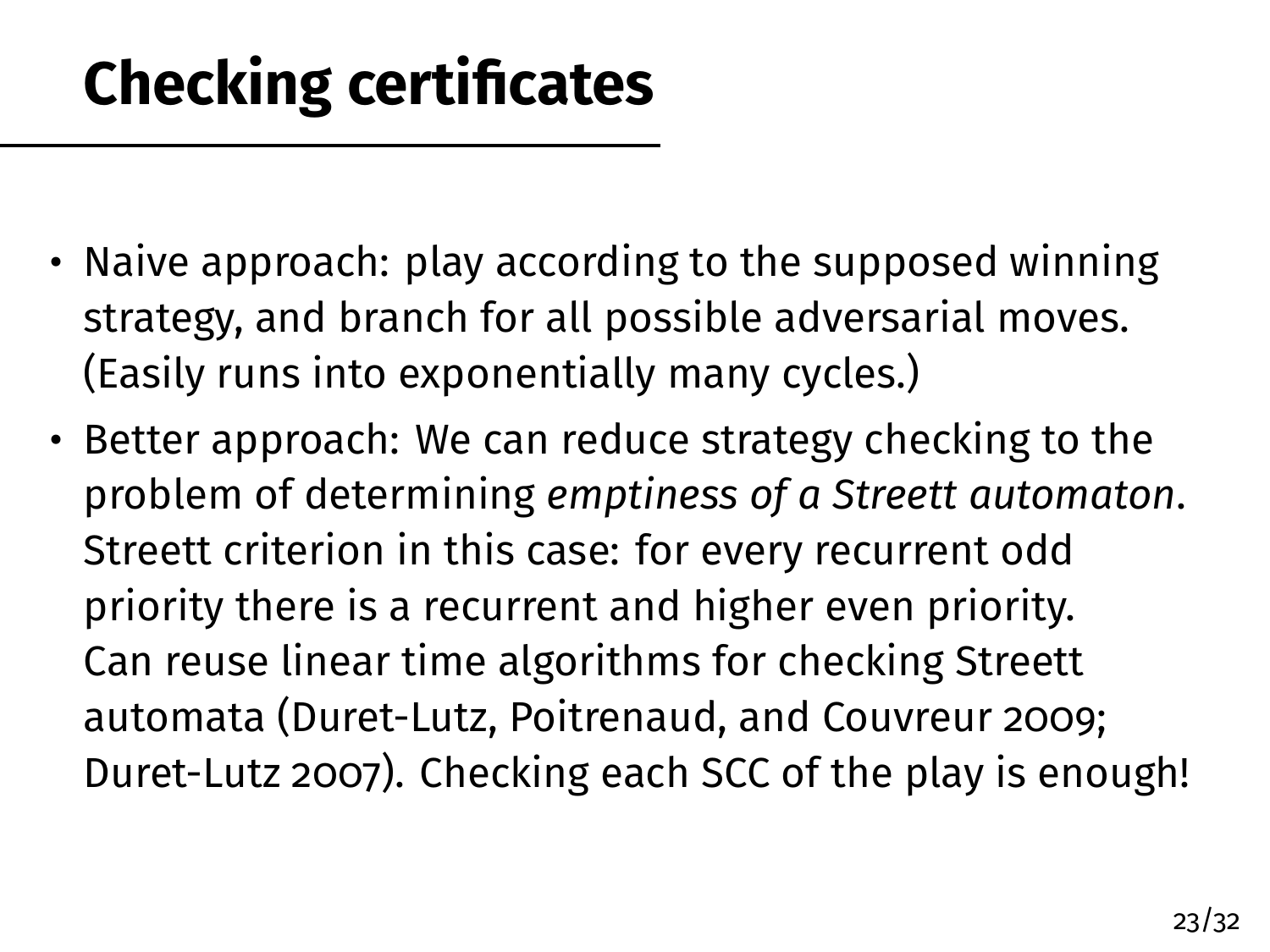#### **A small example**



"there is a path along which *q* holds infinitely often"

$$
\nu X.\mu Y.(q \wedge \langle a \rangle X) \vee \langle a \rangle Y
$$
  

$$
X \stackrel{\nu}{=} Y
$$
  

$$
Y \stackrel{\mu}{=} (q \wedge \langle a \rangle X) \vee \langle a \rangle Y
$$

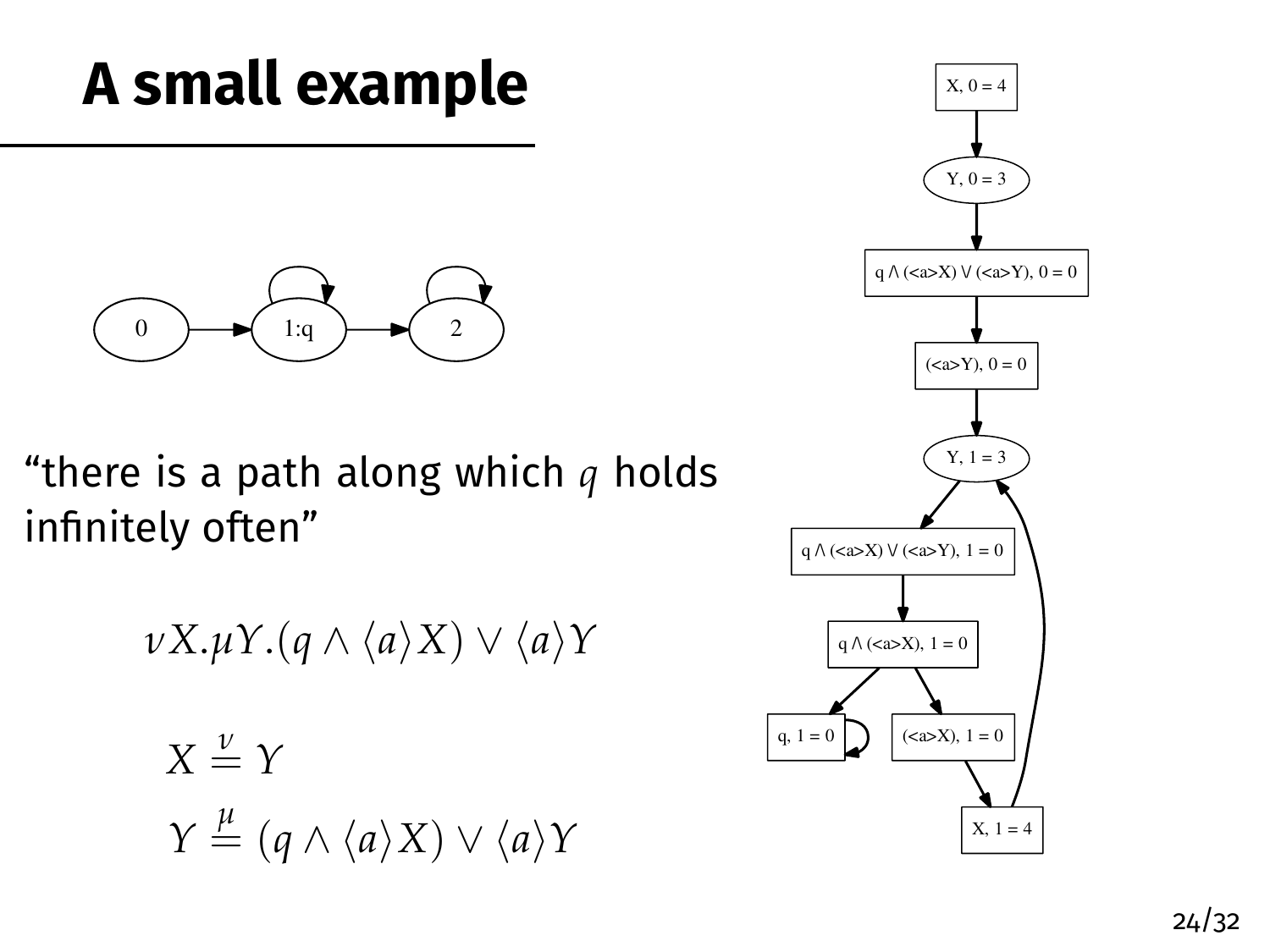#### **Checking the example strategy**

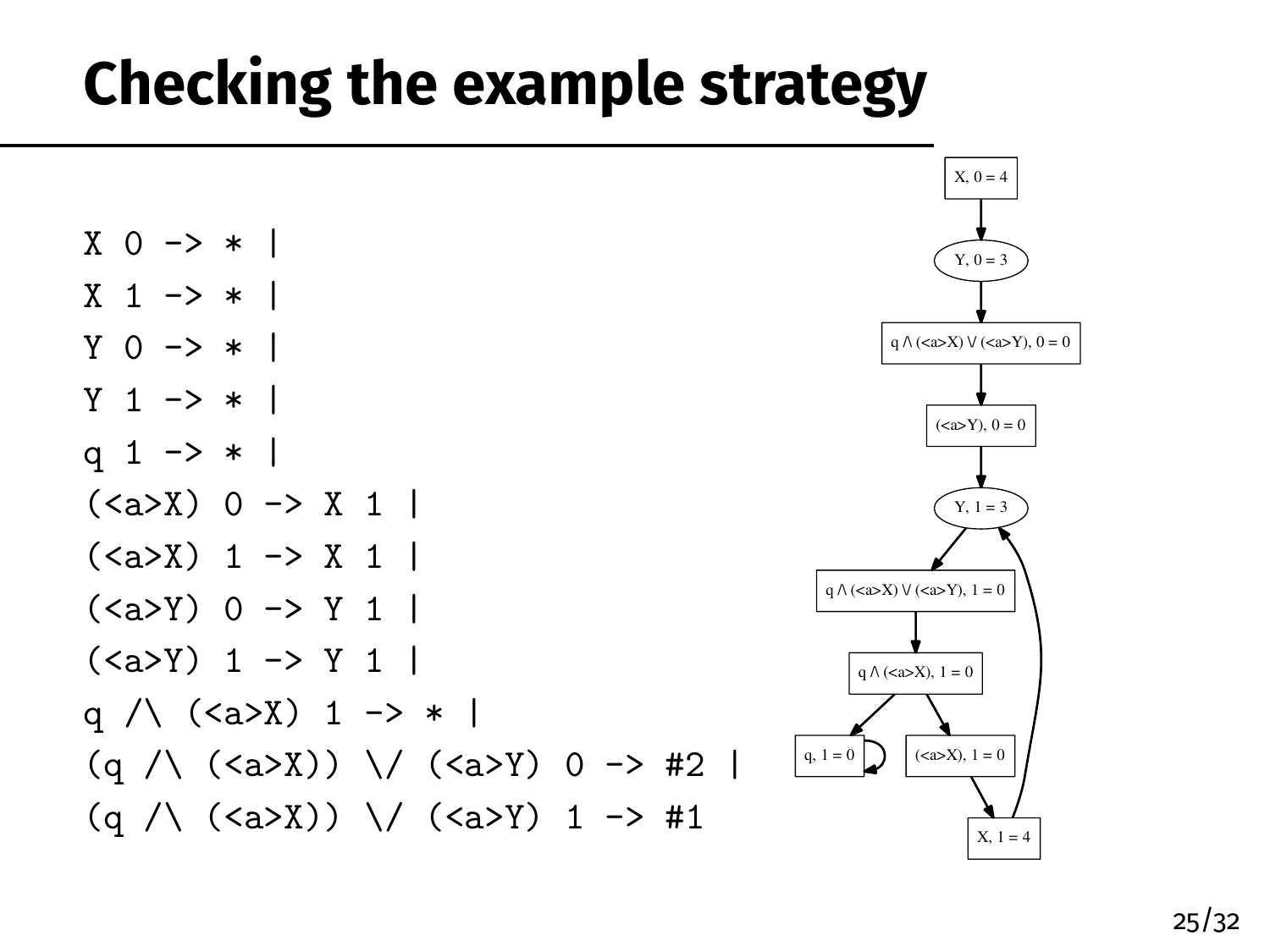#### **Evaluation**

- Experimental implementation micromu in OCaml.
- Hard to find good benchmarks for µ-calculus, created three rather synthethic problems:
	- A parity game translated into µ-calculus
	- A simple reachability property to measure overhead
	- A worst-case example for checking complexity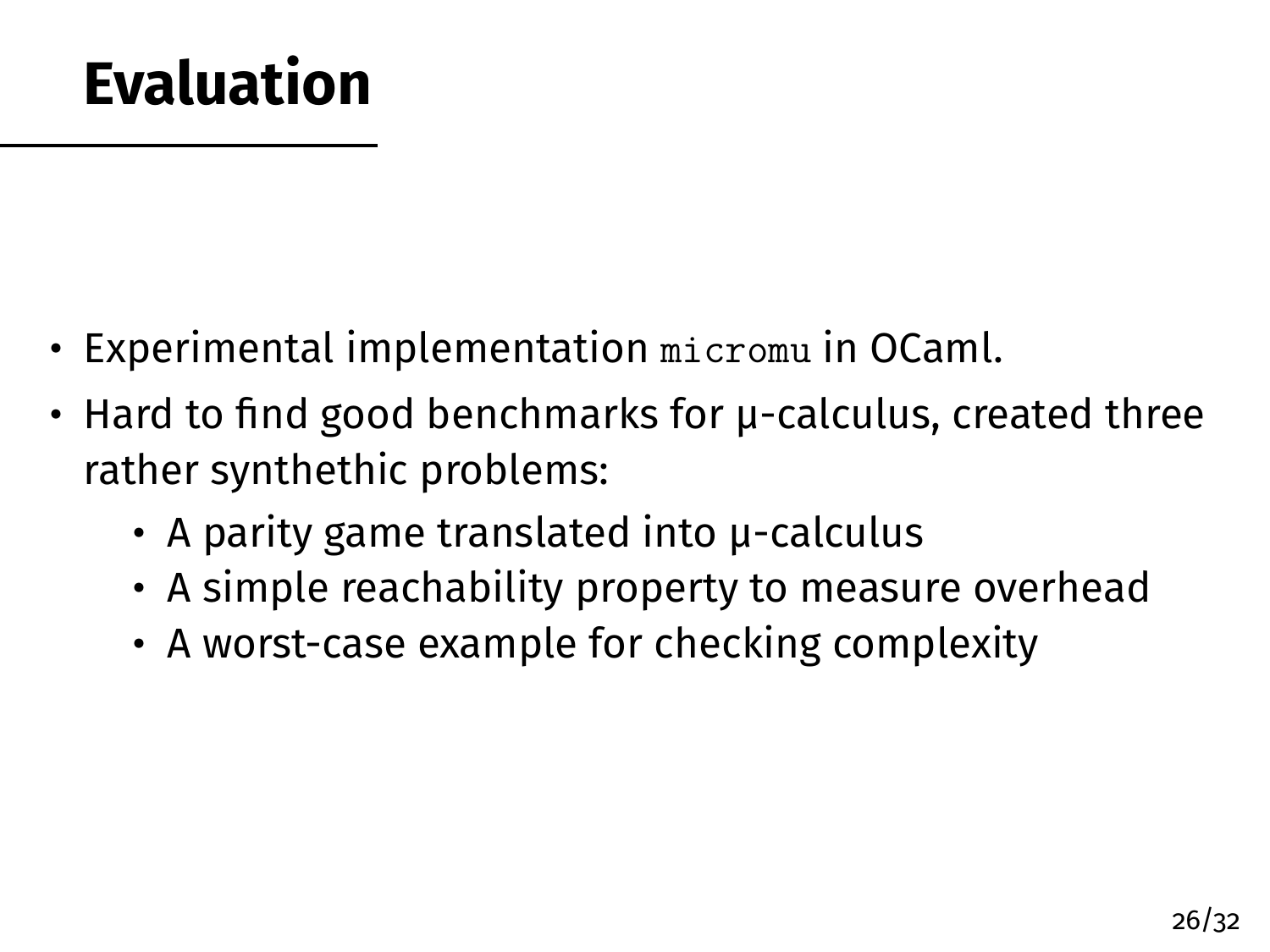## **Flower benchmark**

**(Buhrke, Lescow, and Vöge [1999\)](#page-32-1)**

ł.



A parity game translated into µ-calculus.

With increasing problem size, solving gets exponentially harder, but checking remains polynomial.

| Problem   | <b>States</b> | sem [s]  | SEM [s] | Check [s] | Check SCC [s] |
|-----------|---------------|----------|---------|-----------|---------------|
| Flower 8  | 16            | 0.179    | 0.203   | 0.009     | 0.040         |
| Flower 10 | 20            | 3.166    | 1.960   | 0.071     | 0.419         |
| Flower 12 | 24            | 32.269   | 11.688  | 0.287     | 2.061         |
| Flower 14 | 28            | 320.931  | 61.733  | 1.298     | 10.829        |
| Flower 16 | 32            | 3196.043 | 326.666 | 6.131     | 58.871        |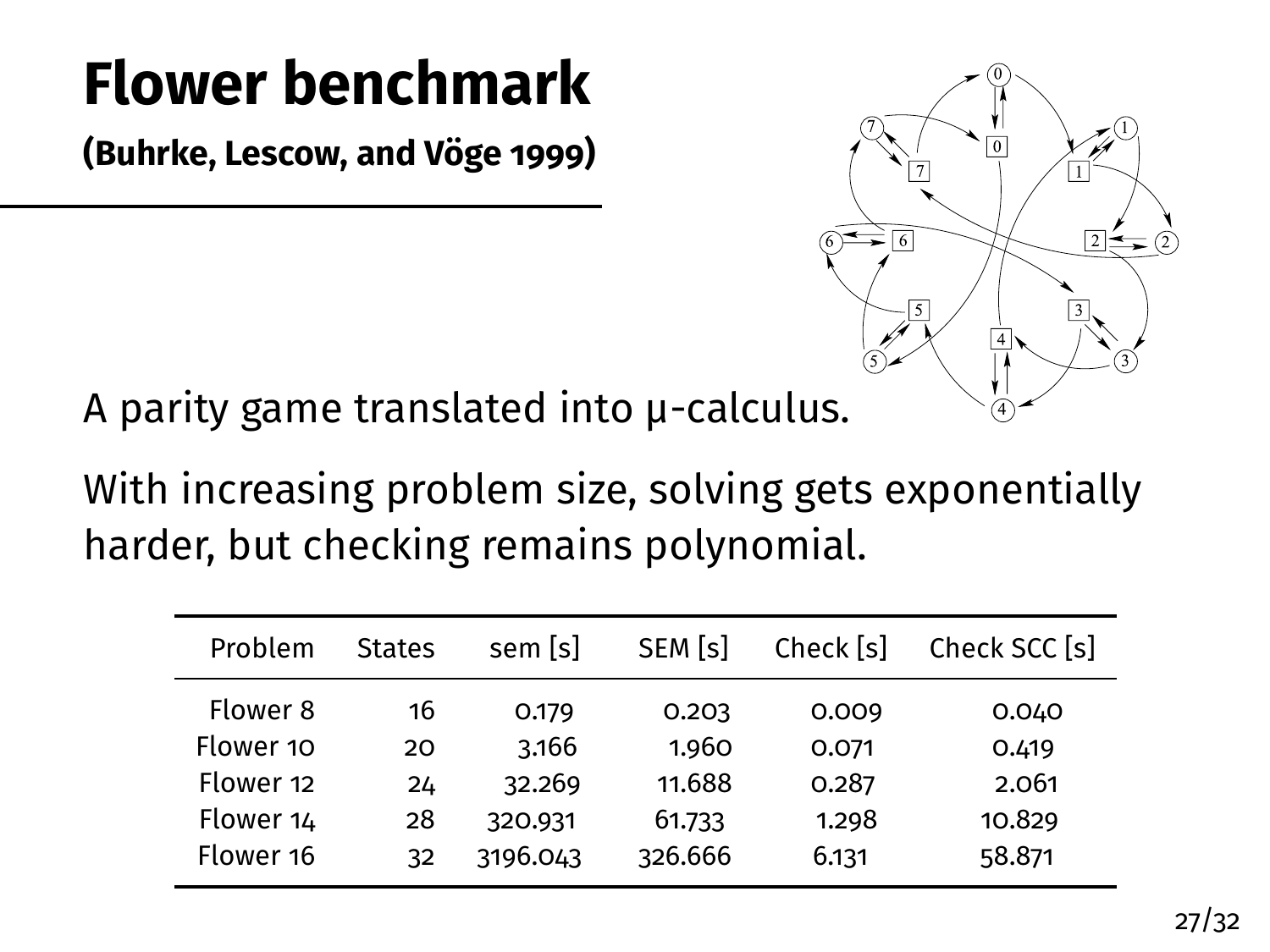### **Circle benchmark**



#### A simple reachability property to measure overhead

| Problem       | <b>States</b> | sem [s]  | SEM [s] | Check [s] | Check SCC [s] |
|---------------|---------------|----------|---------|-----------|---------------|
| Circle 100    | 100           | 0.003    | 0.001   | 0.001     | 0.001         |
| Circle 1000   | 1000          | 0.109    | 0.018   | 0.005     | 0.006         |
| Circle 10000  | 10000         | 15.763   | 3.398   | 0.054     | 0.057         |
| Circle 100000 | 100000        | 2027.584 | 811.041 | 0.581     | 0.582         |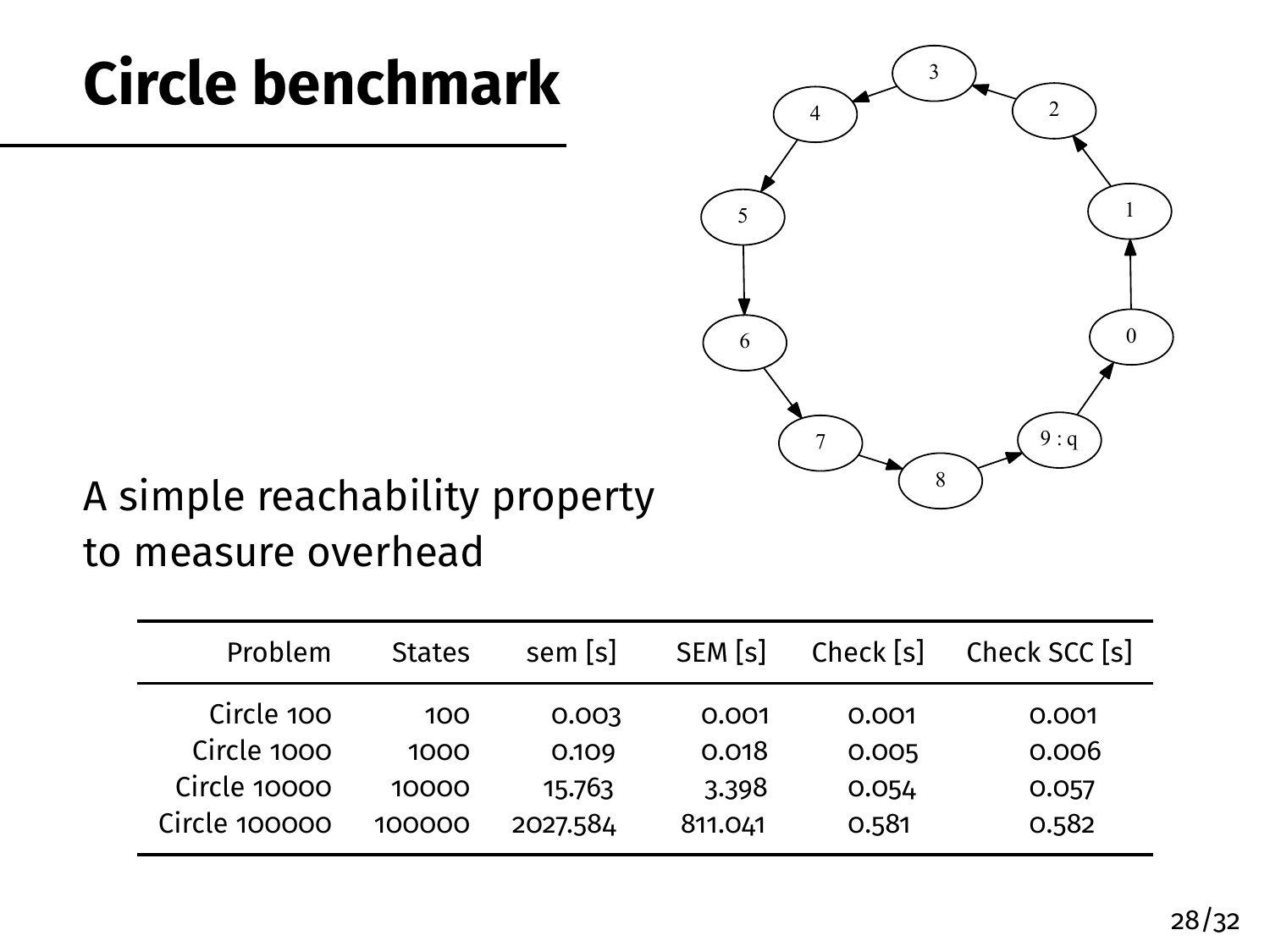#### **Braid benchmark**



A worst-case example for checking complexity.

#### Naive checking blows up, but with SCC its still fine.

| Problem        | <b>States</b> | sem [s] | SEM [s] | Check [s] | Check SCC [s] |
|----------------|---------------|---------|---------|-----------|---------------|
| Braid 6        | 12            | 0.001   | 0.005   | 1.282     | 0.009         |
| <b>Braid 8</b> | 16            | 0.002   | 0.003   | 31.062    | 0.013         |
| Braid 10       | 20            | 0.002   | 0.006   | 711.002   | 0.020         |
| Braid 100      | 200           | 0.663   | 0.993   |           | 3.674         |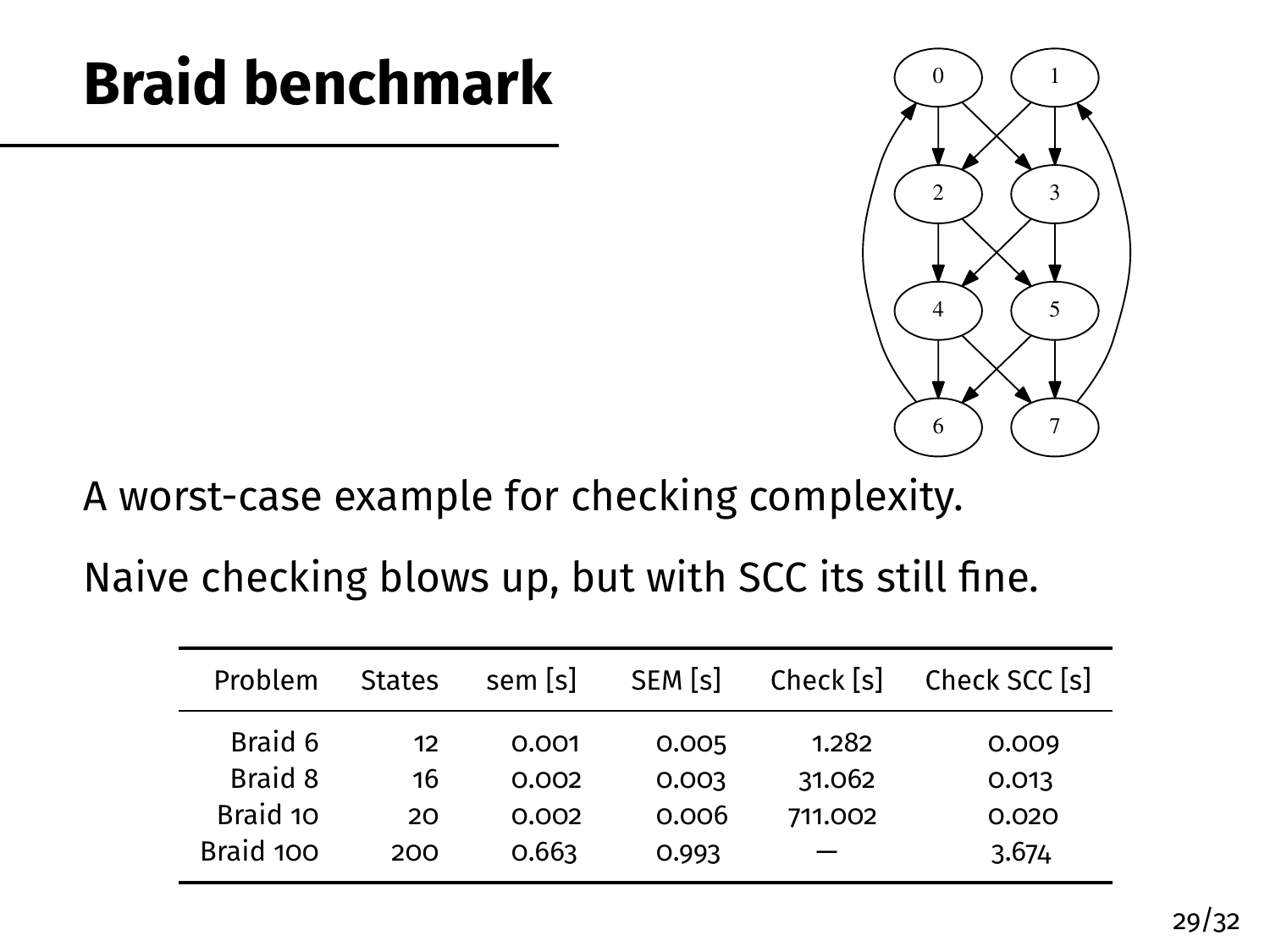#### **Perspectives**

- Current implementation is pretty naive, does not use state of the art optimizations (BDDs, avoiding materialization…)
- Implementing certificate generation on existing model checkers
- Performance problems due to functional programming style
- Want to formalize certificate checking in Coq
	- …yielding a formally verified certifying implementation of µ-calculus, usable inside a theorem prover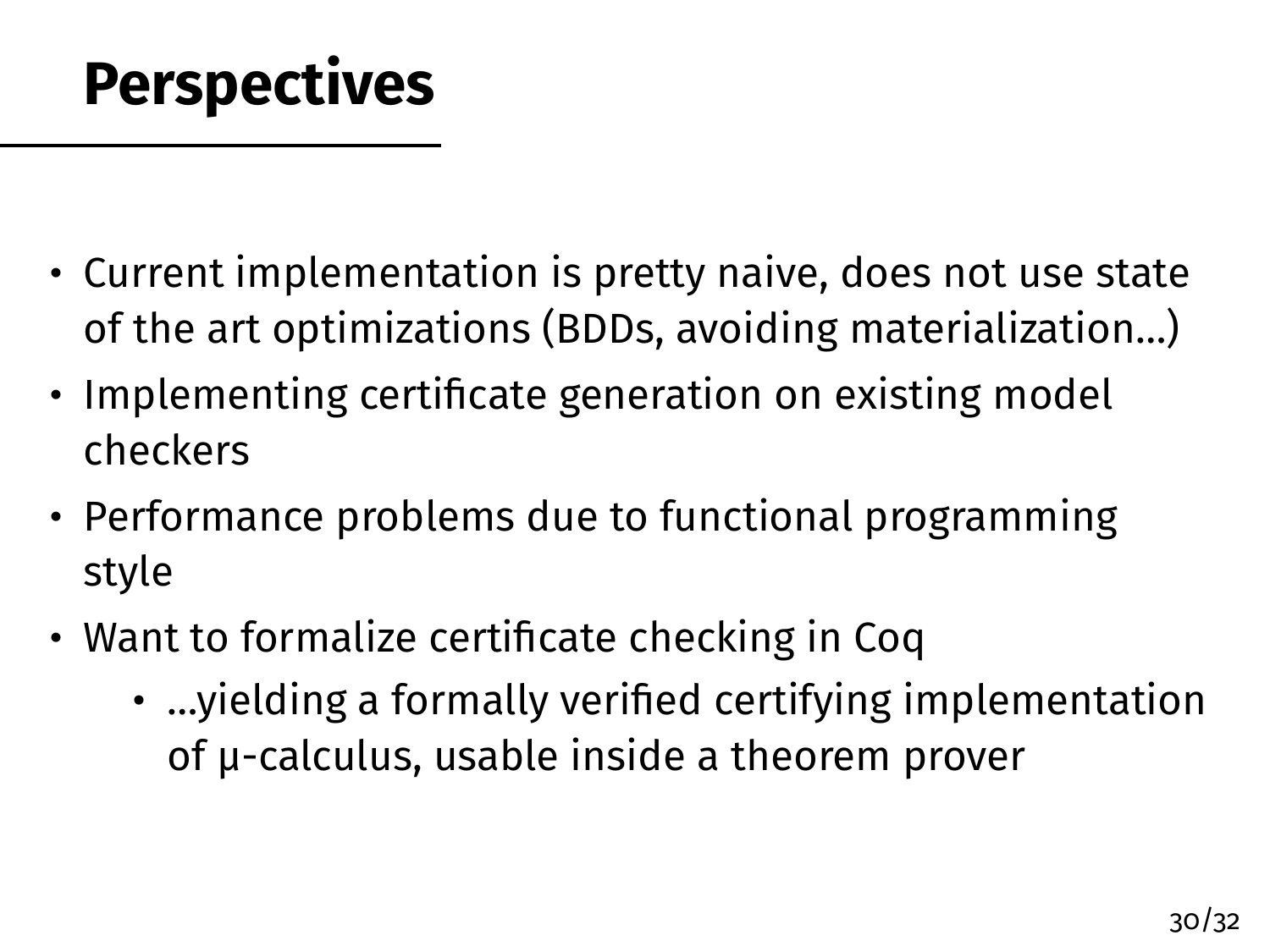#### **Summary**

- Use certificates to *split complexity* of a problem into a hard certificate generation and an easy certificate checking problem.
	- Parts can be tweaked independently.
	- Only checking needs to be formally verified.
- Leverage unverified algorithms and existing implementations in a formally verified setting.
- Benefit from fast computation and compact proofs.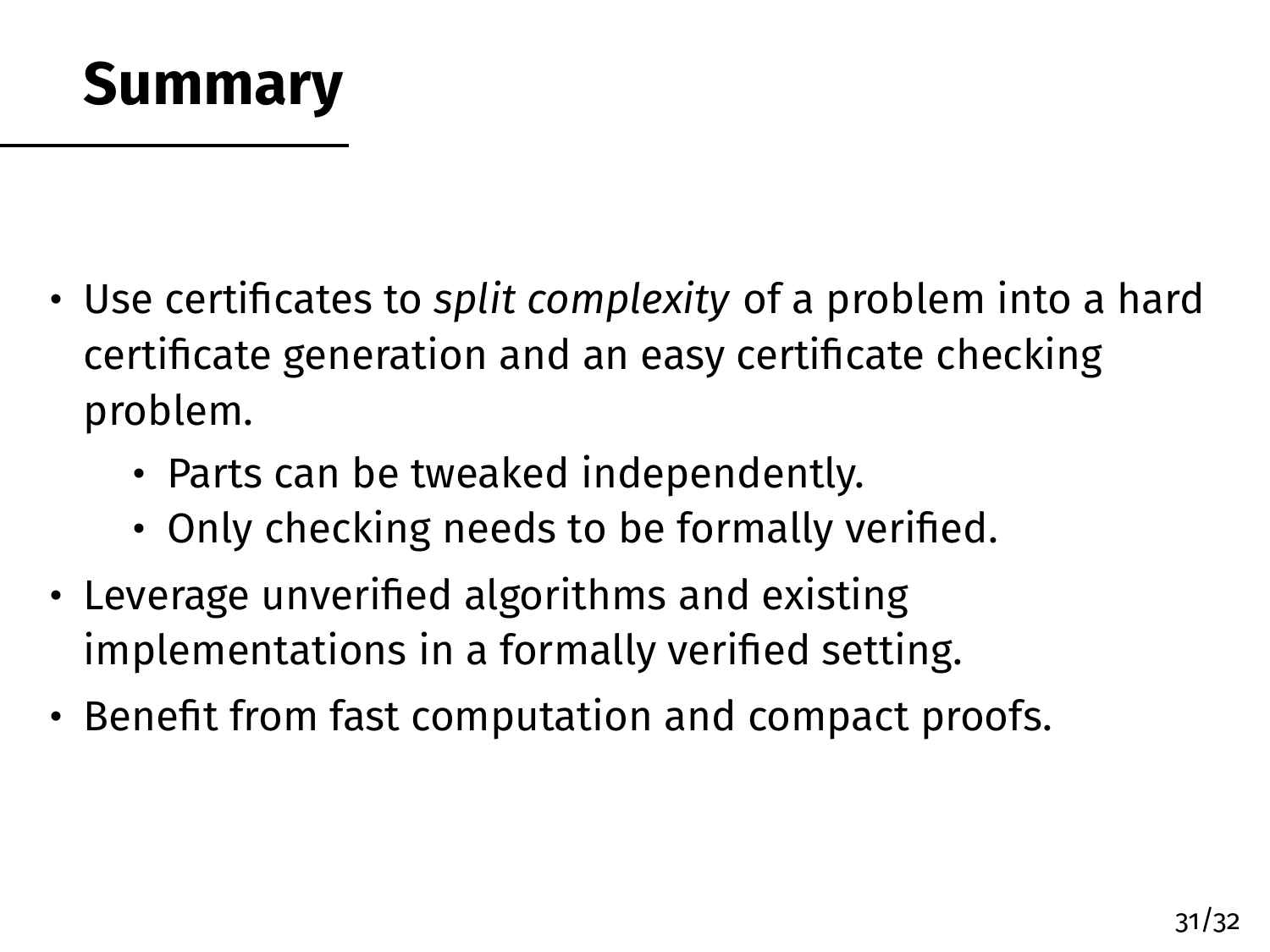### **Questions?**

## **Thank you.**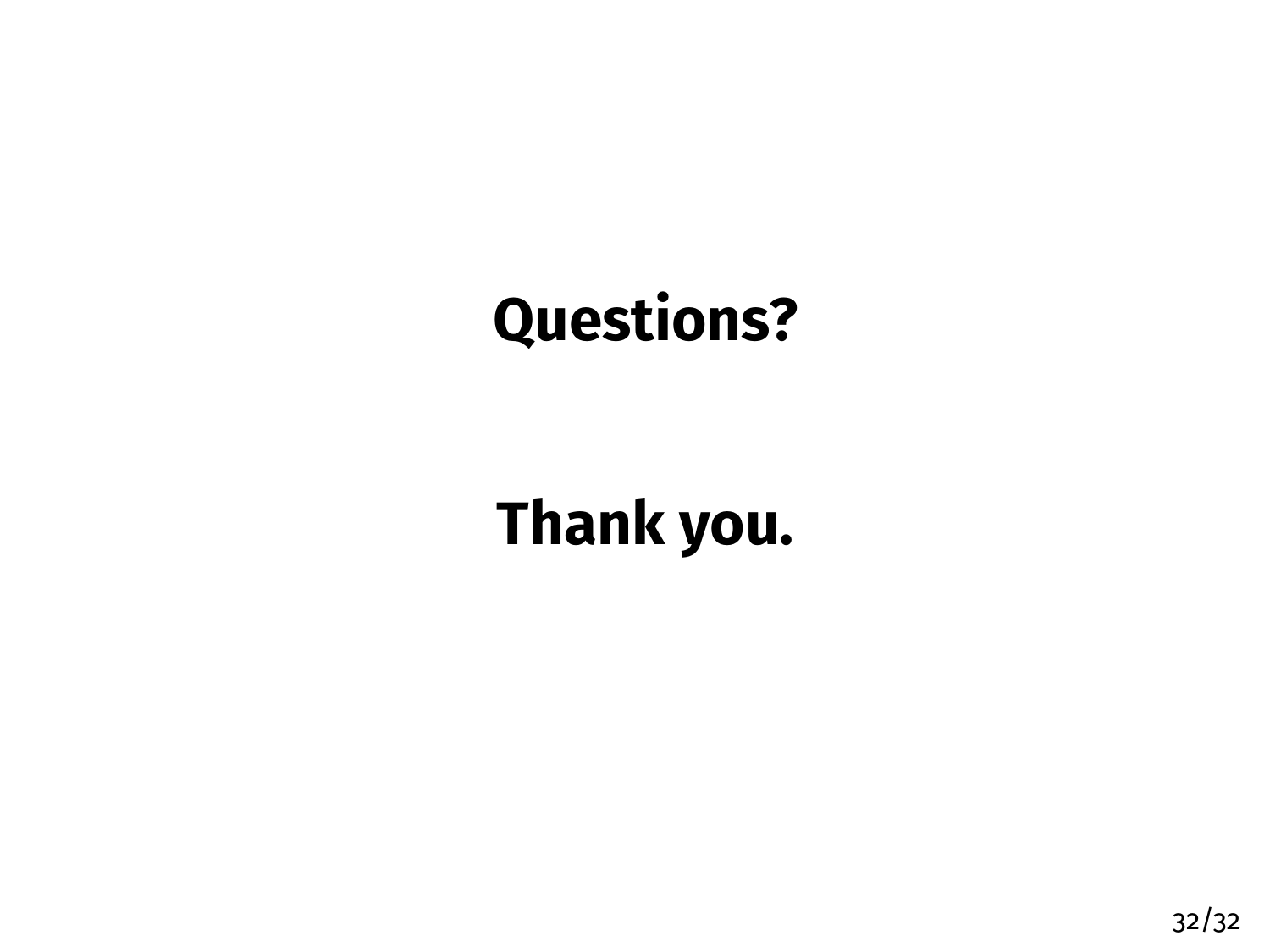[References](#page-32-2)

- <span id="page-32-2"></span><span id="page-32-1"></span>[1] Nils Buhrke, Helmut Lescow, and Jens Vöge. "Strategy construction in infinite games with Streett and Rabin chain winning conditions". In: *Tools and Algorithms for Construction and Analysis of Systems, Second International Workshop, TACAS '96, Passau, Germany, March 27-29, 1996, Proceedings*. Ed. by Tiziana Margaria and Bernhard Steffen. Vol. 1055. Lecture Notes in Computer Science. Springer, 1999, pp. 207–225. isbn: 3-540-61042-1.
- <span id="page-32-0"></span>[2] Alexandre Duret-Lutz. "Contributions à l'approche automate pour la vérification de propriétés de systèmes concurrents". PhD Thesis. Université Pierre et Marie Curie (Paris 6), July 2007.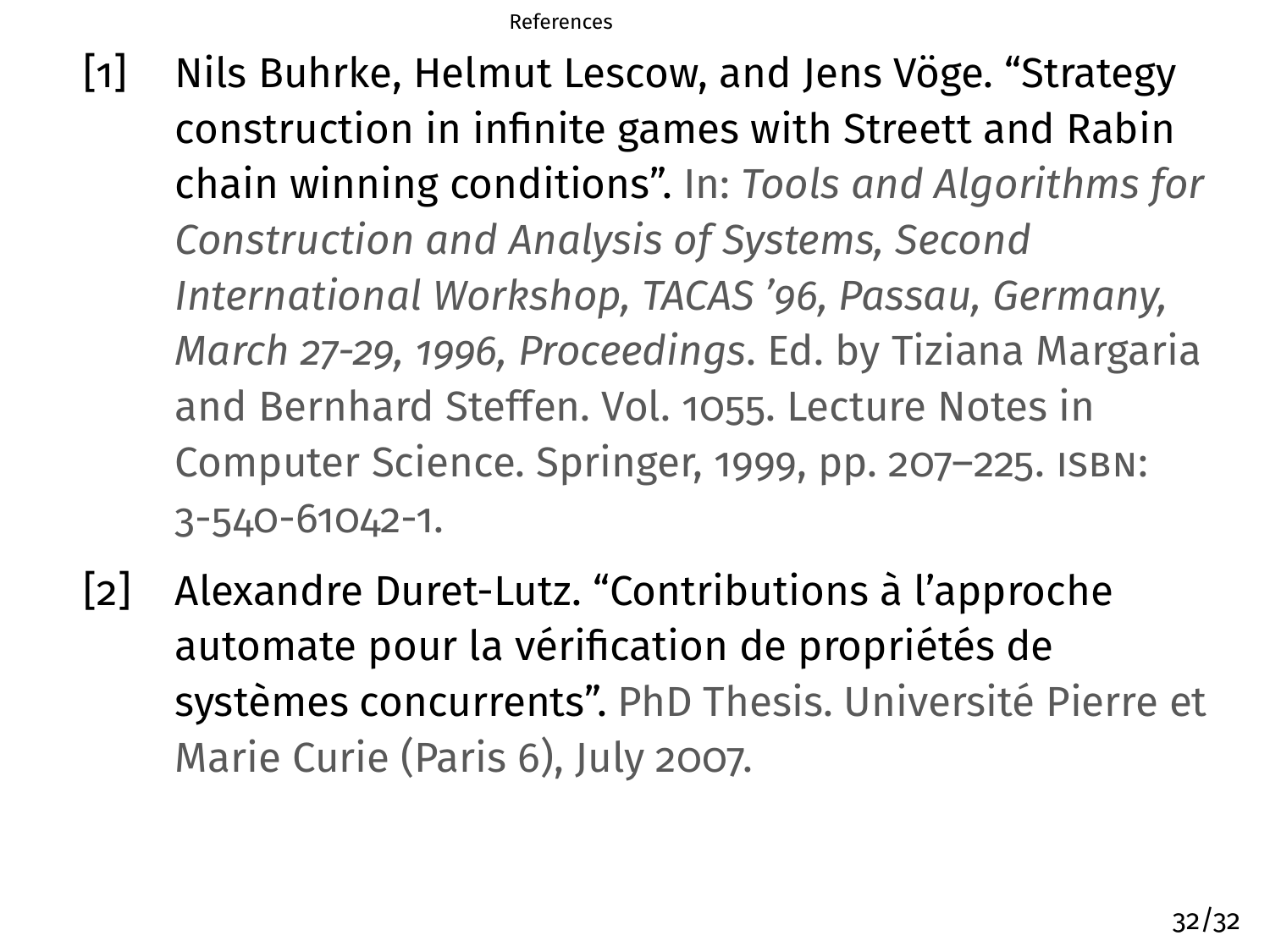[References](#page-32-2)

- <span id="page-33-3"></span>[3] Alexandre Duret-Lutz, Denis Poitrenaud, and Jean-Michel Couvreur. "On-the-fly Emptiness Check of Transition-based Streett Automata". In: *ATVA'09*. Ed. by Zhiming Liu and Anders P. Ravn. Vol. 5799. Lecture Notes in Computer Science. Springer, 2009, pp. 213–227.
- <span id="page-33-2"></span>[4] EA Emerson and CS Jutla. "Tree automata, mu-calculus and determinacy". In: *Proceedings of the 32nd Annual Symposium on Foundations of Computer Science (FOCS'91)*. IEEE. 1991, pp. 368–377.
- <span id="page-33-0"></span>[5] K. Namjoshi. "Certifying model checkers". In: *Computer Aided Verification*. Springer, 2001, pp. 2–13.
- <span id="page-33-1"></span>[6] N. Shankar and M. Sorea. *Counterexample-Driven Model Checking (revisited version)*. Tech. rep. SRI-CSL-03-04. SRI International, 2003.